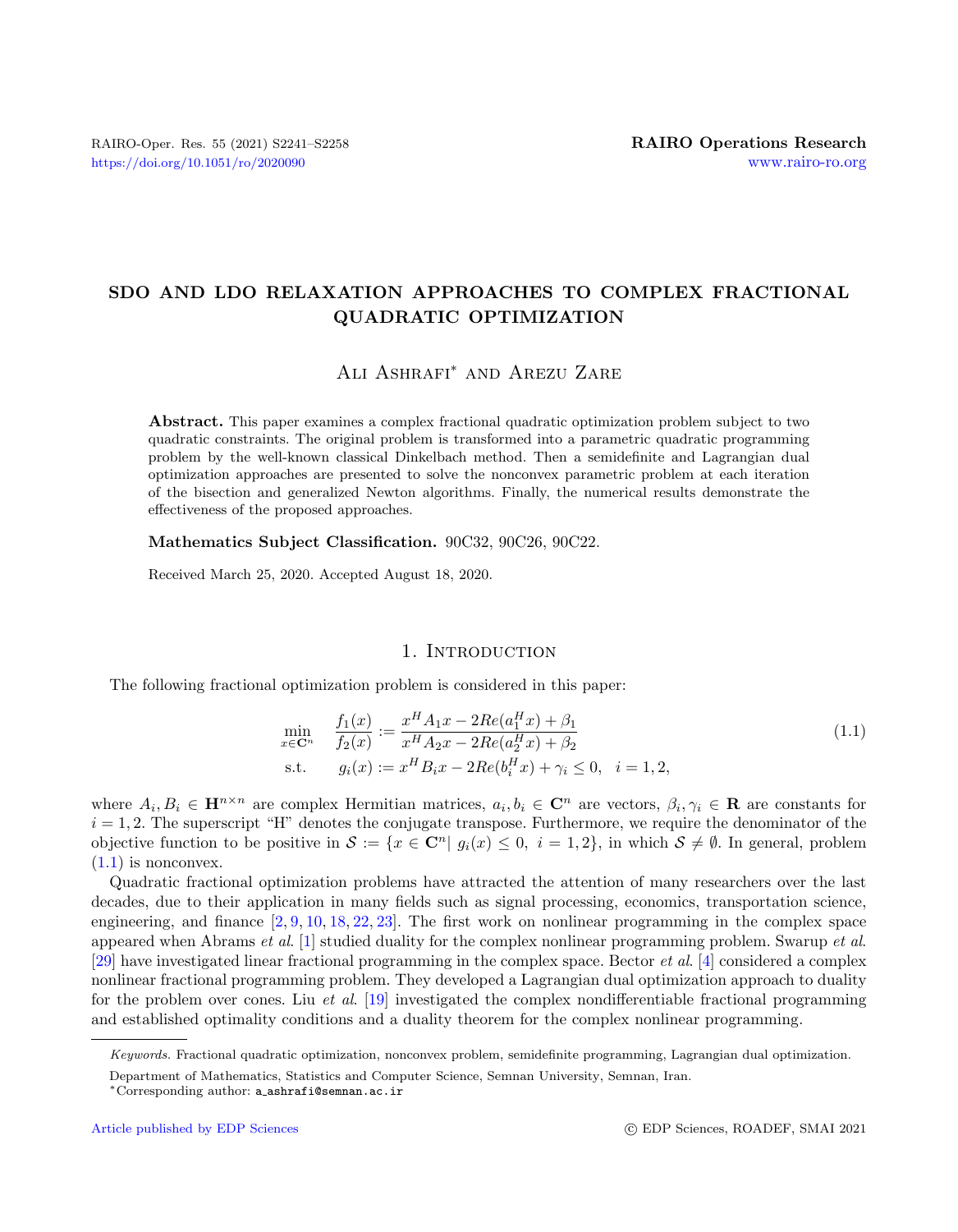<span id="page-1-0"></span>

FIGURE 1. Filter-and-forward relay network signal model [\[21\]](#page-17-10).

Recently, there have been several results considering complex fractional quadratic optimization problems where can be applied to signal processing applications such as robust adaptive beamforming, steering direction, and filter design [\[7,](#page-17-11) [11–](#page-17-12)[13,](#page-17-13) [16,](#page-17-14) [25,](#page-17-15) [33–](#page-17-16)[35\]](#page-17-17). In what follows, we briefly describe an application where a problem of the form  $(1.1)$  arises  $[21]$ .

Consider a cognitive radio (CR) relay network in a frequency-selective wireless channel, as shown in Figure [1.](#page-1-0) It consists of R single-antenna CR relay nodes, a secondary user (SU) source to relay channels (fore-channels), relay to secondary destination channels (back-channels) and relay to primary user (PU) channels (interference channels) corresponding to the ith relay which

$$
f_i = [f_i(0), \dots, f_i(L_f - 1)]^T,
$$
  
\n
$$
g_i = [g_i(0), \dots, g_i(L_g - 1)]^T,
$$
  
\n
$$
g_i^{(PU)} = [g_i^{(PU)}(0), \dots, g_i^{(PU)}(L_g^{(PU)} - 1)]^T
$$

for the *i*th relay node, with the superscript "T" denoting transpose,  $L_f$ ,  $L_g$  and  $L_g^{(PU)}$  are the corresponding finite impulse response (FIR) filter length. It is assumed that the direct link between source and destination nodes does not exist and the transmission is divided into two phases. In the first phase, the SU source broadcasts a signal to all CR relay nodes, and in the second phase, each CR relay node filters the received signal and then re-transmit it to the secondary destination. Moreover, the instantaneous channel state information (CSI) of all transmission channels is perfectly known by the system and the computation of all relay coefficients could be performed at the secondary destination or some central node. The results can then be fed back to the relay nodes. The primary destination does not need the channel state information.

Accordingly, the signal received at the relay nodes can be modeled as an  $R \times 1$  vector  $r(n) = [r_1(n), \ldots, r_R(n)]^T$ , with  $r_i(n)$  given by

$$
r_i(n) = s(n) * f_i(n) + n_i(n),
$$
\n(1.2)

,

where  $s(n)$  is the information-bearing sequence of symbols transmitted by the SU source node with power of  $P_s = E\{ |s(n)|^2 \}, E\{\cdot\}$  is the expectation operation,  $*$  denotes the convolution sum, and  $n_i(n)$  is the additive white Gaussian noise (AWGN), with power of  $\sigma_n^2 = E\{ |n_i(n)|^2 \}$ . Then the received signal  $r_i(n)$  passes through the *i*th CR relay filter, with an impulse response  $h_i = [h_i(0), \ldots, h_i(L_h-1)]^T$ , where  $L_h$  represents the relay filter length. Note that the channel impulse responses are assumed to be independent quasi-static, which means that  $h_i$  remains static over a frame period. The signal received by the secondary destination node is given by

<span id="page-1-1"></span>
$$
y(n) = \sum_{i=1}^{R} r_i(n) * h_i(n) * g_i(n) + v(n) = s(n) * h_{eqv}(n) + n_{\text{pro}}(n) + v(n),
$$
\n(1.3)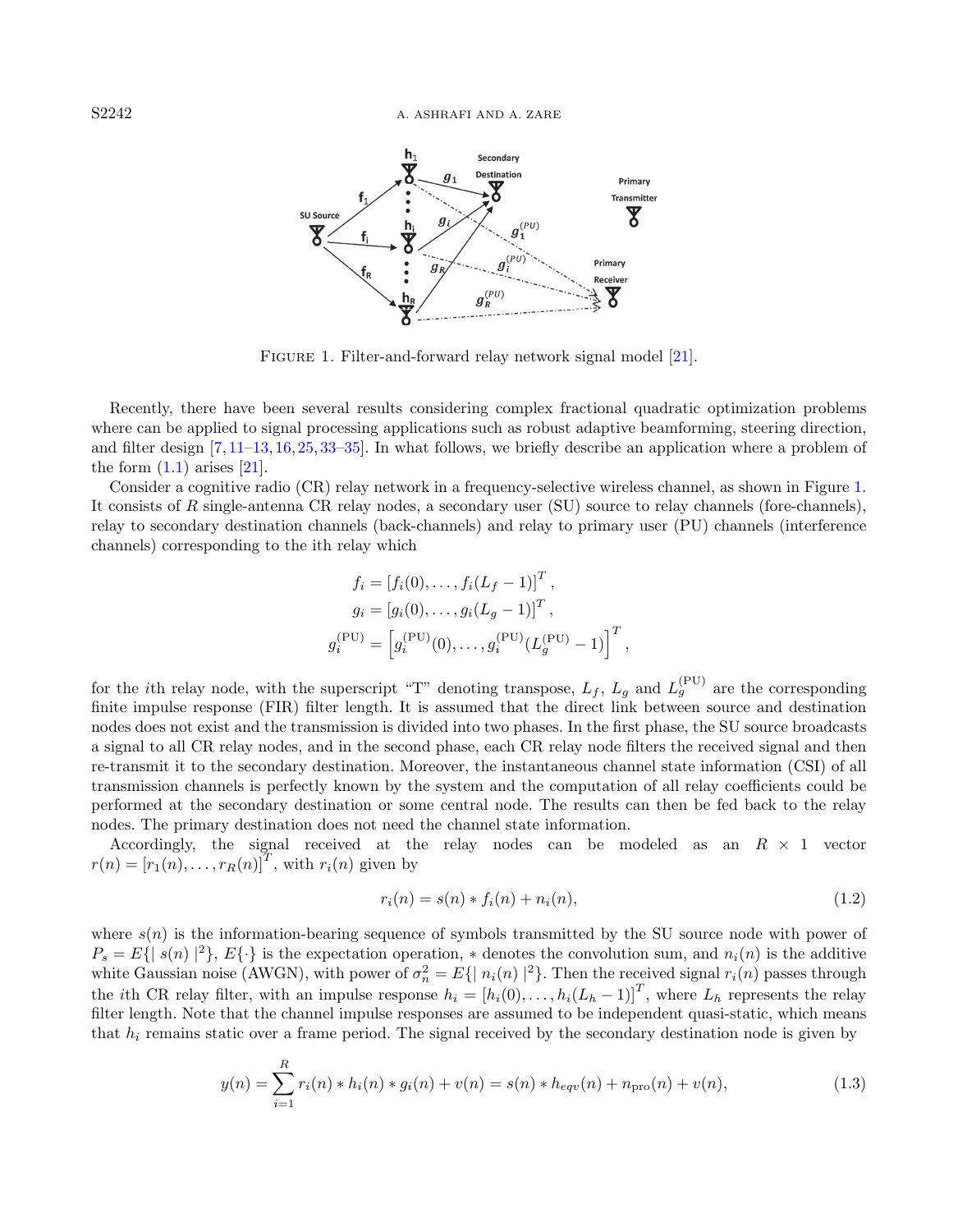<span id="page-2-2"></span>

where  $h_{eqv}(n) = \sum_{i=1}^{R} f_i(n) * h_i(n) * g_i(n)$  is the overall equivalent channel impulse response from the SU source to the secondary destination node,  $n_{\text{pro}}(n) = \sum_{i=1}^{R} n_i(n) * h_i(n) * g_i(n)$  is the propagation noise from the CR relay nodes and  $v(n)$  is the AWGN with power  $\sigma_v^2 = E\{ |v_i(n)|^2 \}$ . The leakage signal introduced by CR relays at the primary receiver can be expressed as

$$
y^{(PU)}(n) = \sum_{i=1}^{R} \delta_i^{(PU)}(n)
$$
  
= 
$$
\sum_{i=1}^{R} s_i(n) * f_i(n) * h_i(n) * g_i^{(PU)}(n) + n_i(n) * g_i^{(PU)}(n),
$$
 (1.4)

where  $\delta_i^{(PU)}(n)$  denotes the part of leakage signal from the *i*th CR relay nodes. In the following, for better illustration and to facilitate the subsequent problem formulation, the signal model [\(1.3\)](#page-1-1) will be rewritten in matrix form. To this end, the convolution sum of fore-channel and back-channel related to the ith CR relay node can be expressed as follows

<span id="page-2-1"></span>
$$
c_i = f_i * g_i = \bar{F}_i \cdot g_i = [c_{i,1}, \dots, c_{i,L_c}],
$$
\n(1.5)

where  $L_c = (L_f + L_g - 1)$ , and  $\overline{F}_i$  is a column-circulant matrix of size  $L_c \times L_g$ 

$$
\bar{F}_i = [F_i(0), \dots, F_i(L_g - 1)]
$$
\n
$$
F_i(l) = \left[ \underbrace{\begin{matrix} l \text{ columns} & (L_g - l - 1) \text{ columns} \\ 0 & \dots & 0 \end{matrix} \right]^T}_{1 \text{ times}} , \quad l = 0, \dots, L_g - 1.
$$
\n
$$
(1.6)
$$

Then the equivalent channel  $h_{eqv}(n)$  can be rewritten in matrix form as

<span id="page-2-0"></span>
$$
h_{eqv} = \sum_{i=1}^{R} c_i * h_i = \sum_{i=1}^{R} \bar{C}_i \cdot h_i = \Psi w \tag{1.7}
$$

where  $\Psi = [\bar{C}_1,\ldots,\bar{C}_R], w = [h_1^T,\ldots,h_R^T]^T$ , and  $\bar{C}_i$  is a column-circulant matrix, with the size of  $(L_f + L_g + L_h - 2) \times L_h$ , defined by

$$
\bar{C}_i = [C_i(0), \dots, C_i(L_h)]
$$
\n
$$
C_i(l) = \left[\begin{array}{ccc} l & \text{columns} & (L_h - l - 1) & \text{columns} \\ 0 & \dots & 0 & c_i \end{array}\right]^T, \quad l = 0, \dots, L_h - 1.
$$
\n
$$
(1.8)
$$

The propagation noise  $n_{\text{pro}}(n)$  can also be expressed in a matrix form

$$
n_{\rm pro}(n) = \sum_{i=1}^{R} h_i^H \bar{G}_i^T n_i(n)
$$
\n(1.9)

where  $\bar{G}_i$  is a column-circulant matrix with a similar form as  $\bar{F}_i$ , given by

$$
\bar{G}_i = [G_i(0), \dots, G_i(L_h - 1)]
$$
\n
$$
G_i(l) = \left[\frac{l \text{ columns}}{0 \dots 0} \frac{(L_h - l - 1) \text{ columns}}{0 \dots 0}\right]^T, \quad l = 0, \dots, L_h - 1
$$
\n(1.10)

and  $n_i(n)$  in  $(1.9)$  is the relay noise vector with

$$
n_i(n) = [n_i(n), n_i(n-1), \ldots, n_i(n-L_g-L_h+2)]^T.
$$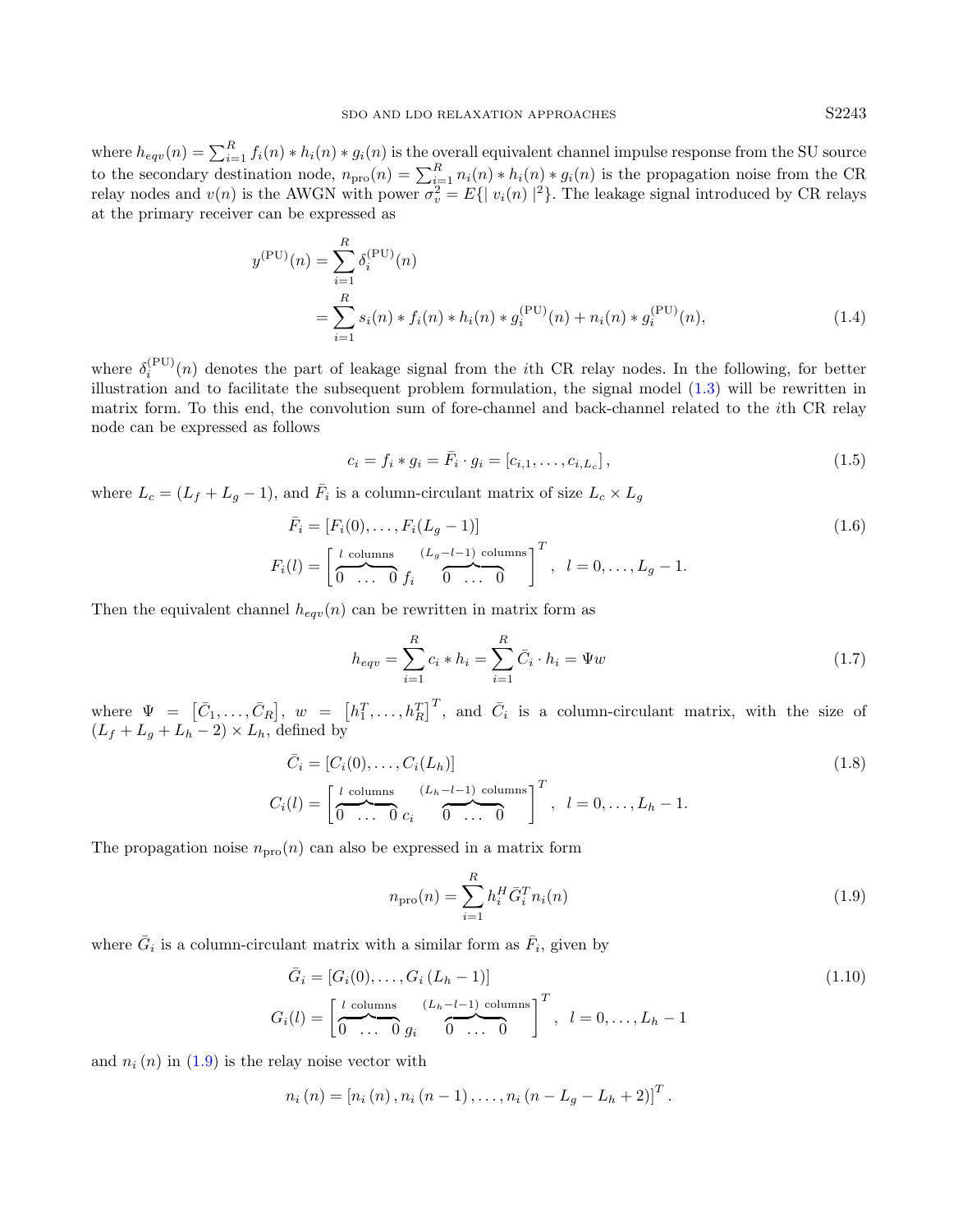Now from  $(1.7)$  and  $(1.9)$ , we can rewrite the overall signal model  $(1.3)$  in matrix form as

$$
y(n) = w^{H} \Psi s(n) + \sum_{i=1}^{R} h_{i}^{H} \bar{G}_{i}^{T} n_{i}(n) + v(n)
$$
\n(1.11)

where  $s(n) = [s(n), s(n-1)), \ldots, s(n-(L_f+L_g+L_h)-1)]^T$ .

Let  $\vec{\psi}$  and  $\bar{\Psi}$  denote the first row and remaining part of  $\Psi$ , respectively and define  $\bar{s}(n) = [s(n-1), s(n-2), s(n-L_g-L_h+2)].$  Then,

<span id="page-3-0"></span>
$$
y(n) = w^H \vec{\psi}^T s(n) + \overbrace{w^H \vec{\Psi}^T \vec{s}(n)}^{\text{Desired signal}} + \overbrace{w^H \vec{\Psi}^T \vec{s}(n)}^{\text{Propagation noise}} + \sum_{i=1}^{R} h_i^H \bar{G}_i^T n_i(n) + v(n). \tag{1.12}
$$

Equation  $(1.4)$  can be rewritten in a matrix form as

<span id="page-3-1"></span>
$$
y^{(PU)}(n) = \sum_{i=1}^{R} \delta_i^{(PU)}(n) = \sum_{i=1}^{R} h_i^H \bar{C}_i^{(PU)^T} s_i(n) + h_i^H \bar{G}_i^{(PU)^T} n_i(n)
$$
(1.13)

where  $\bar{C}_i^{(PU)}$  and  $\bar{G}_i^{(PU)}$  are two column-circulant matrices with a similar structure as  $\bar{C}_i$  and  $\bar{G}_i$ , respectively. Accordingly, the power of the desired signal, inter-symbol interference and propagation noise at the secondary destination from [\(1.12\)](#page-3-0) as follows.

$$
E\{|y(n)|^2\} = w^H Q_s w + w^H Q_i w + w^H Q_n w + \sigma_v^2,
$$
\n(1.14)

where

$$
Q_s = P_s \cdot \vec{\psi}^T \vec{\psi}^*, \ \ Q_i = P_s \cdot \bar{\Psi}^T \bar{\Psi}^*, \ \ Q_n = \sigma_n^2 \cdot \text{blkdiag}\left\{ \bar{G}_1^T \bar{G}_1^*, \dots, \bar{G}_R^T \bar{G}_R^* \right\}
$$

"blkdiag" is an operation to build a block diagonal matrix from the input argument inside the bracket. The leakage signal power at the primary user can be derived from [\(1.13\)](#page-3-1),

$$
P_{\text{leak}} = E\left\{ \mid y^{(\text{PU})}(n) \mid ^{2} \right\} = w^{H}Q_{\text{leak}}w,\tag{1.15}
$$

where  $Q_{\text{leak}}$  is given by

$$
Q_{\text{leak}} = Q_{\text{leak},s} + Q_{\text{leak},n}
$$
  
\n
$$
Q_{\text{leak},s} = \begin{bmatrix} \bar{C}_1^{(\text{PU})^T} \bar{C}_1^{(\text{PU})^*} & \cdots & \bar{C}_1^{(\text{PU})^T} \bar{C}_R^{(\text{PU})^*} \\ \bar{C}_2^{(\text{PU})^T} \bar{C}_1^{(\text{PU})^*} & \cdots & \bar{C}_2^{(\text{PU})^T} \bar{C}_R^{(\text{PU})^*} \\ \vdots & \ddots & \vdots \\ \bar{C}_R^{(\text{PU})^T} \bar{C}_1^{(\text{PU})^*} & \cdots & \bar{C}_R^{(\text{PU})^T} \bar{C}_R^{(\text{PU})^*} \end{bmatrix}
$$
  
\n
$$
Q_{\text{leak},n} = \sigma_n^2 \cdot \text{blkdiag}\left\{\bar{G}_1^{(\text{PU})^T} \bar{G}_1^{(\text{PU})^*}, \dots, \bar{G}_R^{(\text{PU})^T} \bar{G}_R^{(\text{PU})^*}\right\}.
$$

Now, the received signal to interference plus noise ratio (SINR) can be written as

$$
\text{SINR} = \frac{w^H Q_s w}{w^H Q_i w + w^H Q_n w + \sigma_v^2}.
$$
\n(1.16)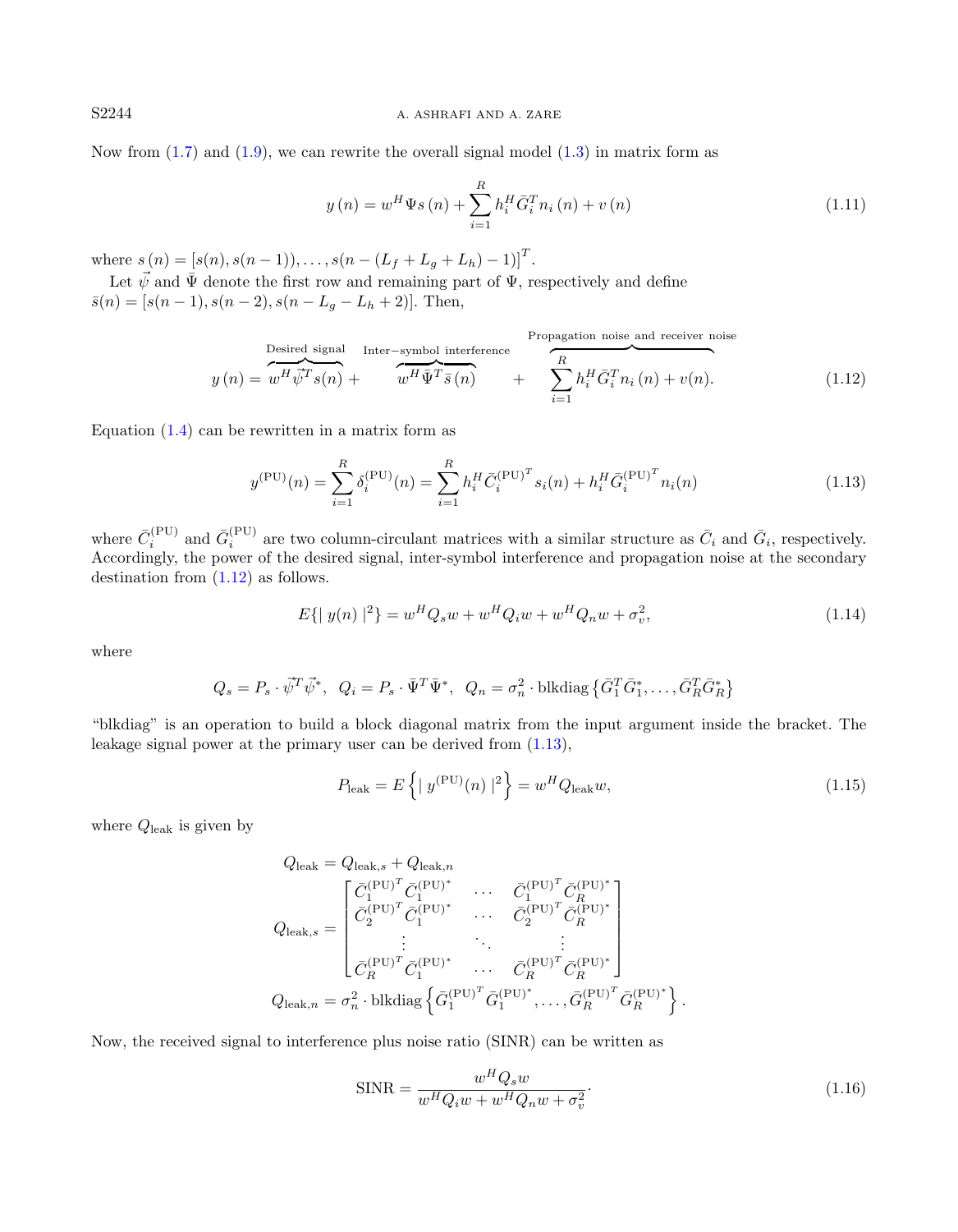Moreover, the transmitted signal vector from each relay node to destination node is given by

$$
t_i(n) = r_i(n) * h_i(n) = s(n) * f_i(n) * h_i(n) + n_i(n) * h_i(n).
$$
\n(1.17)

It can be further expressed in matrix form as:

$$
t_i(n) = \left(\hat{F}_i h_i\right)^T \hat{s}(n) + h_i^T \hat{n}_i(n) \tag{1.18}
$$

where

$$
\hat{s}(n) = [s(n), s(n-1), \dots, s(n-L_f-L_h+2)]^T,
$$
  
\n
$$
\hat{n}_i(n) = [n_i(n), n_i(n-1), \dots, n_i(n-L_h+1)]^T
$$

are the received signal vector at relay node and the relay noise vector, respectively.  $\hat{F}_i$  is a column-circulant matrix with a similar form as  $\bar{F}_i$ 

$$
\hat{F}_i = \left[\tilde{F}_i(0), \dots, \tilde{F}_i(L_h - 1)\right]
$$
\n
$$
\tilde{F}_i(l) = \left[\begin{array}{ccc} l & \text{columns} & (L_h - l - 1) & \text{columns} \\ \hline 0 & \dots & 0, f_i, & 0 & \dots & 0 \end{array}\right], \quad l = 0, \dots, L_h - 1.
$$

Therefore, the output power at relay node is

$$
P_0 = \sum_{i=1}^R \{ E \mid t_i(n) \mid ^2 \} = \sum_{i=1}^R h_i^T \left( P_s \cdot \hat{F}_i^T \hat{F}_i^* + \sigma^2 \cdot I_{Lh} \right) h_i^* = w^T D w
$$

where

$$
D = P_s \cdot \text{blkdiag}\{F_1^T F_1^*, \dots, F_R^T F_R^*\} + \sigma_n^2 \cdot I_{RL_h}.
$$

Accordingly, the problem formulation is given by

$$
\max_{w} \quad \text{SINR} \tag{1.19}
$$
\n
$$
\text{s.t.} \quad w^H Q_{\text{leak}} w \le P_N,
$$
\n
$$
w^H D w \le P_0,
$$

where  $P_N = w^H Q_n w$ .

Moreover, Cai et al. [\[6\]](#page-17-18) have studied a nonconvex quadratically constrained quadratic fractional optimization problem in the complex space. They transformed the fractional problem into a nonfractional one by using a parametric approach. They have applied an algorithm for the problem and showed that an optimal solution to the nonfractional problem can be found by solving a single semidefinite optimization problem. Chen et al. [\[8\]](#page-17-19) dealt with a nonconvex fractional optimization problem for solving a large-scale multiple-input-multiple-output (MIMO) system. They transformed the problem into a nonfractional one based on the Dinkelbach method. Then, they presented a Lagrangian dual approach to solve it. In a most recent work, Zare et al. [\[31\]](#page-17-20) have proposed a method to solve a quadratic fractional optimization problem with two quadratic constraints in complex space. The method is based on S-procedure, parametric approach of Dinkelbach and the rank-one decomposition.

The purpose of this paper is to reduce [\(1.1\)](#page-0-0) to a parametric problem, which itself involves a nonconvex quadratically constraint quadratic subproblem. We have utilized a semidefinite optimization and Lagrangian dual optimization relaxations into the step of bisection and generalized Newton algorithms to solve the parametric problem. The remainder of the paper is organized as follows: In Section [2,](#page-5-0) we use the classical Dinkelbach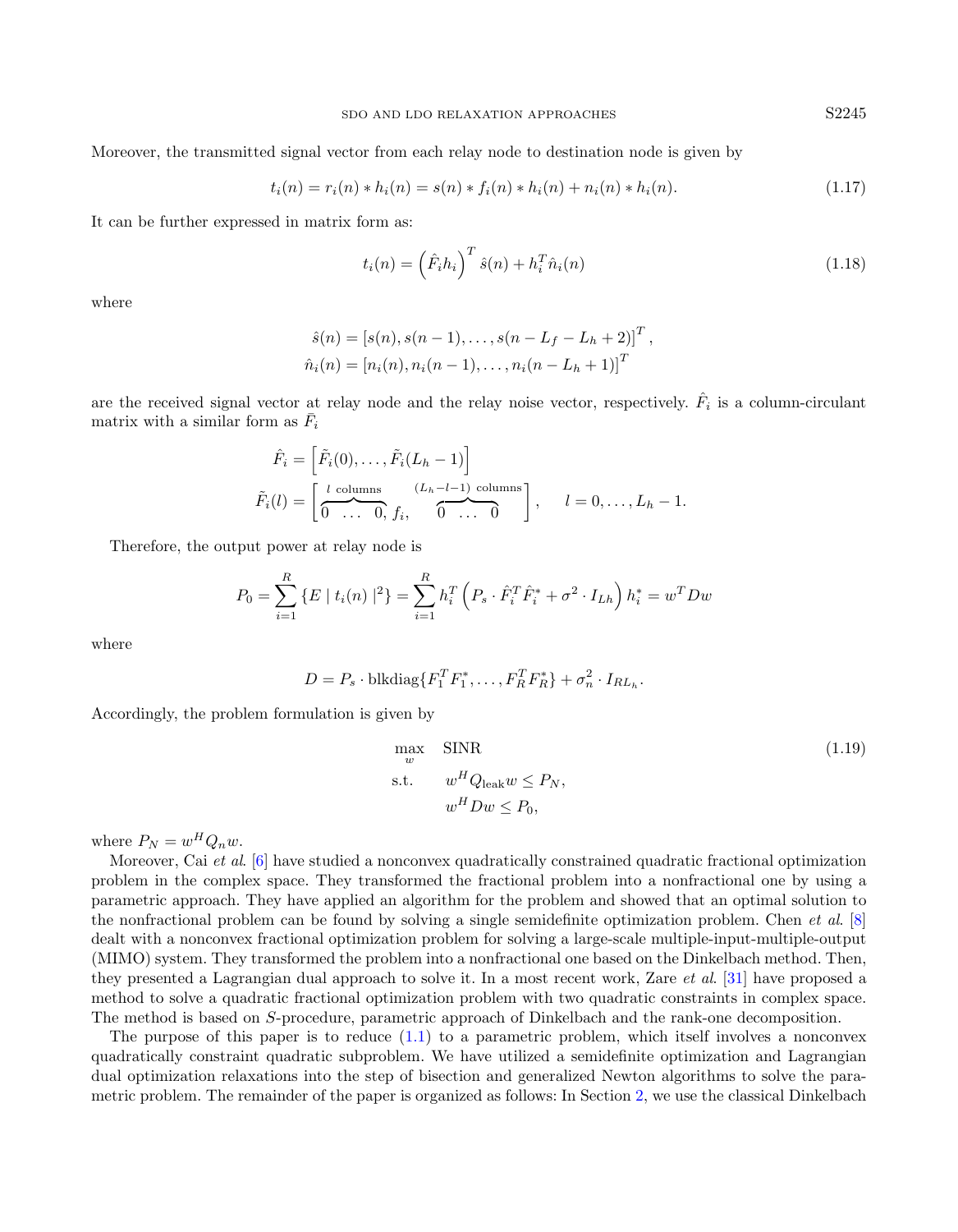#### S2246 A. ASHRAFI AND A. ZARE

method and transform the original problem into a nonfractional one. The resulting nonfractional problem is solved by a bisection and generalized Newton algorithms. In Section [3,](#page-6-0) a semidefinite optimization relaxation (SDO) is proposed to solve the nonfractional problem at each iteration within both algorithms. In Section [4,](#page-9-0) a relaxation approach is introduced, which transforms the nonfractional problem into a Lagrangian dual optimization relaxation (LDO) problem. Some numerical results are given for two sets of examples in Section [5.](#page-13-0) Finally, the conclusions are presented in Section [6.](#page-16-0)

### <span id="page-5-1"></span>2. Parametric programming approach

<span id="page-5-0"></span>The following proposition gives the relationship between fractional and parametric problems by Dinkelbach [\[14\]](#page-17-21).

<span id="page-5-3"></span>Proposition 2.1. The following two statements are equivalent:

(1) 
$$
\min_{x \in S} \frac{f_1(x)}{f_2(x)} = \alpha^*
$$
  
(2) 
$$
\mathcal{F}(\alpha^*) := \min_{x \in S} \{ f_1(x) - \alpha^* f_2(x) \} = 0.
$$
 (2.1)

Utilizing this proposition, the root of F is the optimal value of  $(1.1)$  and then an optimal solution of  $(2.1)$  is also an optimal solution of [\(1.1\)](#page-0-0). Therefore, we focus on the parametric optimization problem [\(2.1\)](#page-5-1) instead of the original problem [\(1.1\)](#page-0-0). Now, we give some properties of the univariate function  $\mathcal{F}$ .

**Theorem 2.2** ([\[32\]](#page-17-22)). The following statements hold.

- (a)  $\mathcal F$  is concave over **R**.
- (b) F is continuous at any  $\alpha \in \mathbf{R}$ .
- (c)  $\mathcal F$  is strictly decreasing.
- (d)  $\mathcal{F}(\alpha) = 0$  has a unique solution.

The function  $\mathcal F$  is not differentiable. However, there exists an explicit expression of its subgradient.

**Theorem 2.3** ([\[32\]](#page-17-22)). For any  $\alpha \in \mathbb{R}$ , let  $x_{\alpha} \in \arg \max_{\mathbf{x} \in \mathcal{S}} \{-f_1(x) + \alpha f_2(x)\}$ . Then, a subgradient of  $-\mathcal{F}$  at  $\alpha$  is given by  $f_2(x_\alpha)$ , i.e.,

$$
f_2(x_\alpha) \in \partial \mathcal{E}(\alpha),\tag{2.2}
$$

where  $\partial \mathcal{E}$  denotes the clarke subdifferential of  $-\mathcal{F}$ .

Now, we propose the following algorithms [\[32\]](#page-17-22) to solve the nonconvex quadratically constrained quadratic minimization problem [\(2.1\)](#page-5-1).

<span id="page-5-2"></span>Algorithm 2.4. Bisection method.

**Step 1.** Choose  $l_0$  and  $u_0$  such that  $l_0 \leq \min_{x \in \mathcal{S}}$  $\frac{f_1(x)}{f_2(x)} \leq u_0$  holds. Set  $k := 1$ . **Step 2.** Let  $\alpha_k := \frac{l_{k-1}+u_{k-1}}{2}$ . Then, calculate  $\mathcal{F}(\alpha_k)$  by solving problem [\(2.1\)](#page-5-1).

**Step 3.** If  $|\mathcal{F}(\alpha_k)| \leq \epsilon$ , then terminate. Otherwise, update  $l_k$  and  $u_k$  as follows:

$$
\begin{cases} l_k := l_{k-1} & \text{if } \mathcal{F}(\alpha_k) \leq 0, \\ u_k := \alpha_k & \text{if } \mathcal{F}(\alpha_k) > 0. \end{cases}
$$

**Step 4.** Let  $k := k + 1$  and return to Step 1.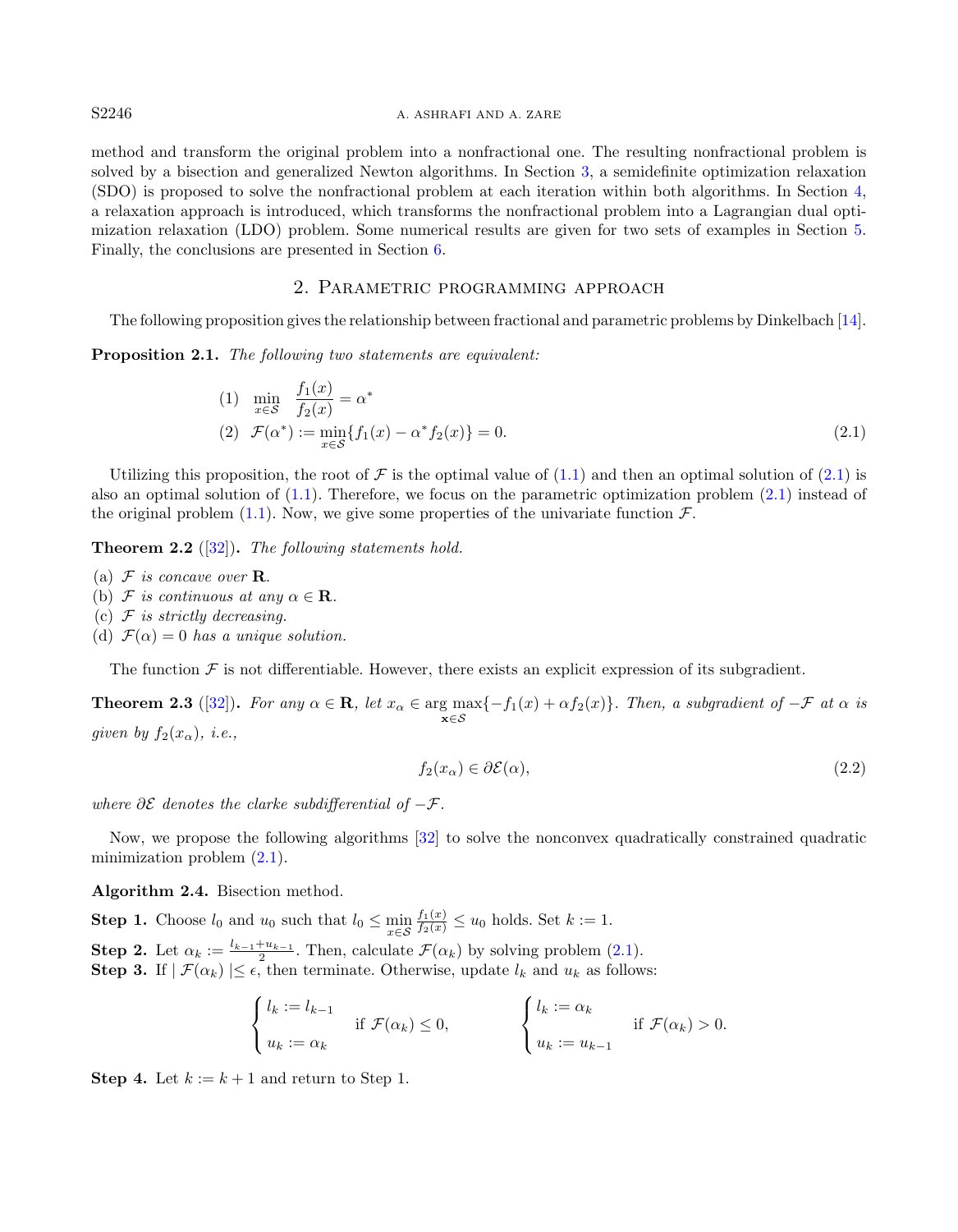<span id="page-6-1"></span>Algorithm 2.5. Generalized Newton method.

- **Step 1.** Choose starting point  $\alpha_1 \in \mathbb{R}$ . Set k := 1.
- **Step 2.** Calculate  $\mathcal{F}(\alpha_k)$  by solving the problem [\(2.1\)](#page-5-1).

**Step 3.** If  $|\mathcal{F}(\alpha_k)| \leq \epsilon$ , then terminate. Otherwise, let:

<span id="page-6-2"></span>
$$
\alpha_{k+1} := \alpha_k - \frac{\mathcal{F}(\alpha_k)}{-f_2(x_k)} = \frac{f_1(x_k)}{f_2(x_k)}.
$$

**Step 4.** Let  $k := k + 1$  and return to Step 1.

Note that we need to solve the following problem in both Algorithms [2.4](#page-5-2) and [2.5](#page-6-1)

<span id="page-6-3"></span>
$$
\min_{x \in \mathcal{S}} x^H A x - 2Re\left(a^H x\right) + \beta,\tag{2.3}
$$

where  $A = A_1 - \alpha A_2$ ,  $a = a_1 - \alpha a_2$  and  $\beta = \beta_1 - \alpha \beta_2$ .

Furthermore, the following assumption is made throughout the paper.

<span id="page-6-6"></span><span id="page-6-0"></span>**Assumption 2.6.** There exists  $\xi_1, \xi_2 \geq 0$  such that  $A + \sum_{i=1}^2 \xi_i B_i \succ 0$ .

## 3. SDO relaxation approach

In this section, we use an SDO relaxation approach to solve  $(2.3)$  globally. To this end, we consider the following problem which is equivalent to  $(2.3)$ 

<span id="page-6-4"></span>
$$
\min_{x \in \mathbb{C}^n} M_0 \bullet X
$$
\n
$$
\text{s.t.} \quad M_i \bullet X \le 0, \quad i = 1, 2,
$$
\n
$$
M_3 \bullet X = 1,
$$
\n
$$
(3.1)
$$

where

$$
M_0 = \begin{bmatrix} \beta & -a^H \\ -a & A \end{bmatrix}, M_1 = \begin{bmatrix} \gamma_1 & -b_1^H \\ -b_1 & B_1 \end{bmatrix}, M_2 = \begin{bmatrix} \gamma_2 & -b_2^H \\ -b_2 & B_2 \end{bmatrix},
$$

$$
M_3 = \begin{bmatrix} 1 & 0_{1 \times n} \\ 0_{n \times 1} & 0_{n \times n} \end{bmatrix}, X = \begin{bmatrix} 1 & x_0^H \\ x_0 & x_0 x_0^H \end{bmatrix},
$$

and  $A \bullet B = Re(tr(A^H B))$ , where  $tr(\cdot)$  denotes the trace of matrix.

Now, the semidefinite relaxation of  $(3.1)$  is given by  $[5]$ 

<span id="page-6-5"></span>
$$
\min_{x \in \mathbb{C}^n} M_0 \bullet X
$$
\n
$$
\text{s.t.} \quad M_i \bullet X \le 0, \quad i = 1, 2,
$$
\n
$$
M_3 \bullet X = 1,
$$
\n
$$
X \succeq 0.
$$
\n
$$
(3.2)
$$

For an  $n \times n$  matrix Q we let  $Q \succeq 0$  ( $\succ 0$ ) denote that Q is positive semidefinite (definite). The dual of [\(3.2\)](#page-6-4) is

max 
$$
y_3
$$
  
\ns.t.  $Z = M_0 + y_1 M_1 + y_2 M_2 - y_3 M_3 \succeq 0_{n+1 \times n+1}$ ,  
\n $y_1, y_2 \ge 0$ . (3.3)

<span id="page-6-7"></span>Next theorem shows that both problems [\(3.2\)](#page-6-4) and [\(3.3\)](#page-6-5) are solvable with zero duality gap.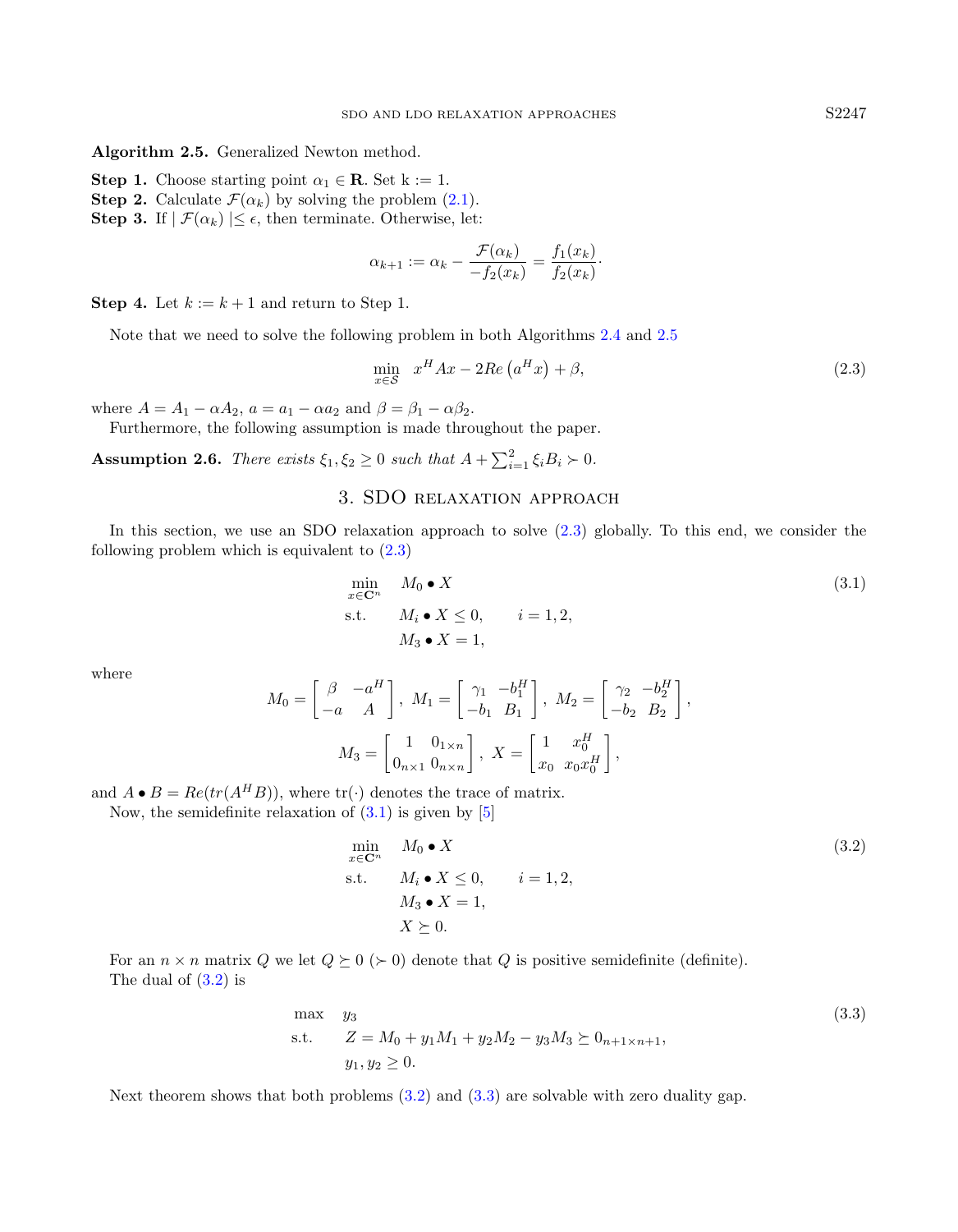### S2248 A. ASHRAFI AND A. ZARE

**Theorem 3.1.** Suppose that problem  $(1.1)$  $(1.1)$  has a strictly feasible solution  $x_0$  and Assumption [2.6](#page-6-6) holds. Then both problems [\(3](#page-6-4).2) and (3.[3\)](#page-6-5) also satisfy the strict feasibility condition. Hence, both problems attain their optimal values and the duality gap is zero.

*Proof.* Let  $X_0$  be as follows:

$$
X_0 = \begin{bmatrix} 1 & x_0^H \\ x_0 & x_0 x_0^H + Q \end{bmatrix},
$$

where  $Q = \text{diag}(q_1, \ldots, q_n)$  with all  $q_j > 0$  and sufficiently small. Obviously by the Schur complement theorem,  $X_0$  is positive definite. Moreover,

$$
M_i \bullet X_0 = \begin{bmatrix} \gamma_i & -b_i^H \\ -b_i & B_i \end{bmatrix} \bullet \begin{bmatrix} 1 & x_0^H \\ x_0 & x_0 x_0^H + Q \end{bmatrix}
$$
  
=  $\gamma_i - 2Re(b_i^H x_0) + x_0^H B_i x_0 + \sum_{j=1}^n (B_i)_j q_j < 0, \quad i = 1, 2.$ 

Furthermore

$$
M_3 \bullet X_0 = \begin{bmatrix} 1 & 0 \\ 0 & 0 \end{bmatrix} \bullet \begin{bmatrix} 1 & x_0^H \\ x_0 & x_0 x_0^H + Q \end{bmatrix} = 1.
$$

Then,  $X_0$  is a strictly feasible solution for problem [\(3.2\)](#page-6-4). For the dual problem we have

$$
Z = M_0 + y_1 M_1 + y_2 M_2 - y_3 M_3
$$
  
=  $\begin{bmatrix} \beta & -a^H \\ -a & A \end{bmatrix} + y_1 \begin{bmatrix} \gamma_1 & -b_1^H \\ -b_1 & B_1 \end{bmatrix} + y_2 \begin{bmatrix} \gamma_2 & -b_2^H \\ -b_2 & B_2 \end{bmatrix}$   
=  $y_3 \begin{bmatrix} 1 & 0_{1 \times n} \\ 0_{n \times 1} & 0_{n \times n} \end{bmatrix}$ .

Thus

$$
Z = \begin{bmatrix} \beta + \sum_{i=1}^{2} \gamma_i y_i - y_3 & -a^H - \sum_{i=1}^{2} y_i b_i^H \\ -a - \sum_{i=1}^{2} y_i b_i & A + \sum_{i=1}^{2} y_i B_i \end{bmatrix}.
$$

Now by Schur complement theorem

$$
Z \succ 0 \Leftrightarrow \left(A + \sum_{i=1}^{2} y_i B_i\right) - \frac{1}{\beta + \sum_{i=1}^{2} \gamma_i y_i - y_3}
$$

$$
\times \left(a + \sum_{i=1}^{2} y_i b_i\right) \left(a + \sum_{i=1}^{2} y_i b_i\right)^H \succ 0.
$$

Since

$$
\left(a+\sum_{i=1}^2 y_i b_i\right)\left(a+\sum_{i=1}^2 y_i b_i\right)^H \succeq 0
$$

and  $A + \sum_{i=1}^{2} \xi_i B_i > 0$  then by choosing  $y_3$  sufficiently large and  $y_1 = \xi_1, y_2 = \xi_2, Z$  is positive definite which implies the strict feasibility condition of  $(3.2)$ .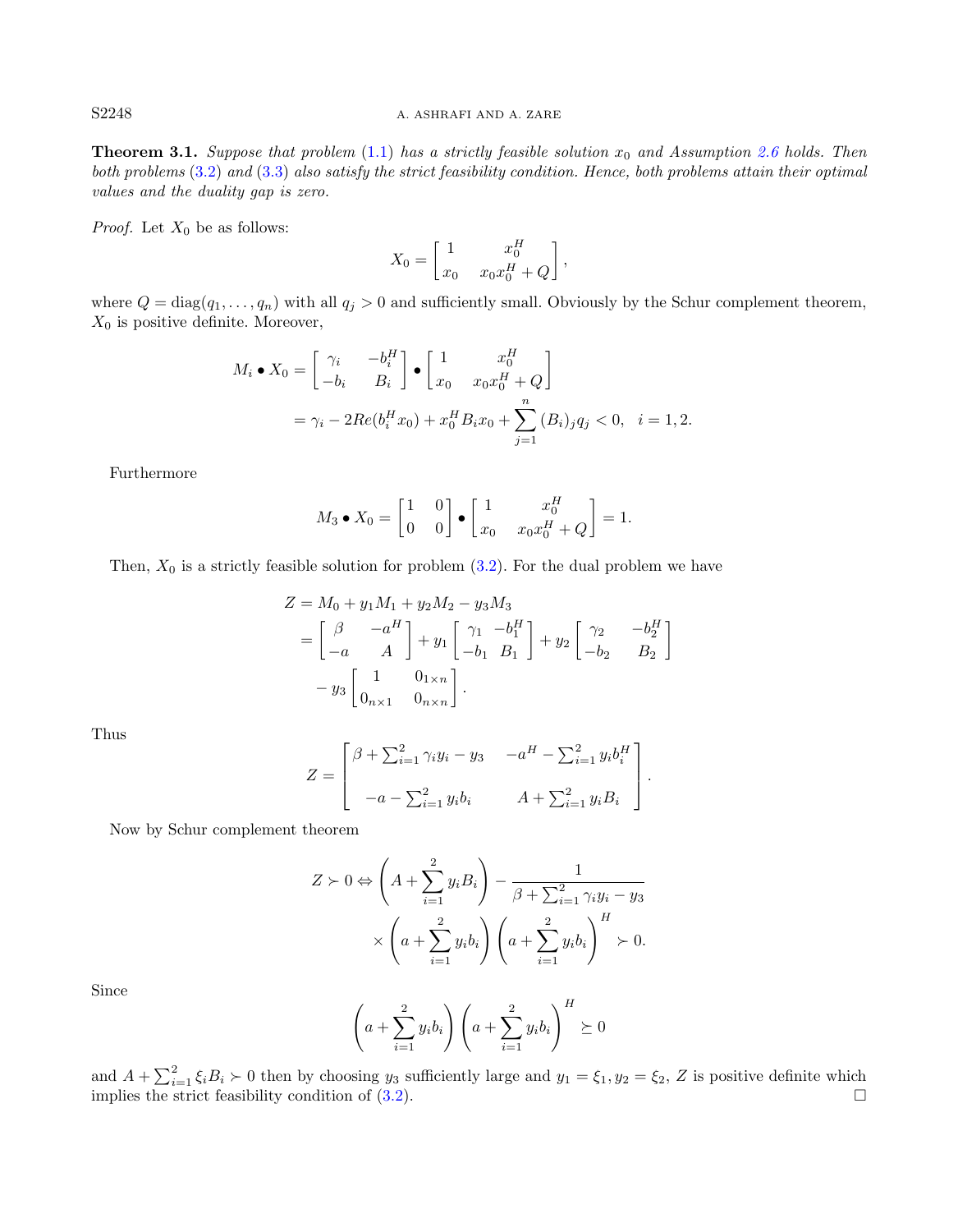According to Theorem [3.1,](#page-6-7)  $X^*$  with rank r and  $(y_1^*, y_2^*, y_3^*, Z^*)$  are optimal solutions for problems [\(3.2\)](#page-6-4) and [\(3.3\)](#page-6-5), respectively if and only if the following conditions are satisfied

$$
\begin{array}{ll}\n\text{[I]} & M_i \bullet X^* \leq 0, \quad i = 1, 2, \\
\text{[II]} & M_3 \bullet X^* = 1, \\
\text{[III]} & X^* \geq 0, \\
\text{[III]} & X^* \geq 0, \\
\text{[III]} & X^* \geq 0, \\
\text{[VII]} & y_i \geq 0, \quad i = 1, 2.\n\end{array}
$$

The following theorem shows that there exists a rank-one decomposition of the optimal solution [\(3.2\)](#page-6-4).

<span id="page-8-0"></span>**Theorem 3.2** ([\[17\]](#page-17-24)). Suppose that  $X \in \mathbf{H}^n$  is a complex Hermitian positive semidefinite matrix of rank r, and  $M_1, M_2 \in \mathbf{H}^n$  are two given Hermitian matrices. Then, there is a rank-one decomposition of X,

$$
X = \sum_{k=1}^{r} x_k x_k^H,
$$

such that

$$
x_k^H M_1 x_k = \frac{M_1 \bullet X}{r}, \qquad x_k^H M_2 x_k = \frac{M_2 \bullet X}{r}, \qquad k = 1, \dots, r.
$$

<span id="page-8-1"></span>**Theorem 3.3.** Suppose strict feasibility and Assumption [2.6](#page-6-6) hold. If  $X^*$  is the optimal solution of  $(3.2)$  $(3.2)$ , then there exists  $\tilde{x}_k^*$  from the rank-one decomposition of  $X^*$ , such that  $\tilde{x}_k^*$  is the optimal solution of (2.[3\)](#page-6-2).

*Proof.* From Theorem [3.2,](#page-8-0) there is a rank-one decomposition of  $X^*$ 

$$
X^* = \sum_{k=1}^r x_k^* {x_k^*}^H
$$

such that

$$
x_k^{*H} M_i x_k^* = M_i x_k^{*H} x_k^* = \frac{M_i \bullet x_k^*}{r}, \quad i = 1, 2, \quad k = 1, \dots, r,
$$

where  $r$  is rank of  $X^*$ . Because

$$
M_3 \bullet X^* = \sum_{k=1}^r M_3 \bullet x_k^* {x_k^*}^H = 1,
$$

there must exist a k such that  $M_3 \bullet x_k^* x_k^{*H} > 0$ . Let  $\bar{x}_k = \frac{x_k^*}{\sqrt{X_k^*}}$  $x_k^{*H} M_3 x_k^{*}$ , then, we have

$$
M_i \bullet \bar{x}_k \bar{x}_k^H \le 0, \quad i = 1, 2.
$$

According to [IV], we have

$$
y_i^*(M_i \bullet \bar{x}_k \bar{x}_k^H) = 0, \quad i = 1, 2.
$$

Also, from [V], we have  $Z^* \bullet X^* = \sum^r$  $k=1$  $x_k^{*H} Z^* x_k^* = 0$ , then

$$
\forall k, \quad x_k^{*H} Z^* x_k^* = Z^* \bullet x_k^* x_k^{*H} = 0 \Rightarrow Z^* \bullet \bar{x}_k \bar{x}_k^H = 0.
$$

Hence,  $\bar{x}_k \bar{x}_k^H$  is the optimal solution of [\(3.2\)](#page-6-4). So, let  $\bar{x}_k = \begin{bmatrix} 1 \\ \tilde{x}_k^H \end{bmatrix}$  $\tilde{x}_k^*$ , then for  $i = 1, 2$ ,

$$
\begin{aligned} \tilde{x}_k^* {B_i \tilde{x}_k^*}^H - 2 Re(b_i^H \tilde{x}_k^*) + \gamma_i &= \begin{bmatrix} \gamma_i & -b_i^H \\ -b_i & B_i \end{bmatrix} \bullet \begin{bmatrix} 1 & \tilde{x}_k^{*^H} \\ \tilde{x}_k^* & \tilde{x}_k^* \tilde{x}_k^{*^H} \end{bmatrix} \\ &= M_i \bullet \bar{x}_j \bar{x}_j^H \leq 0. \end{aligned}
$$

Furthermore,  $\tilde{x}_k^*$  is the optimal solution of [\(2.3\)](#page-6-2).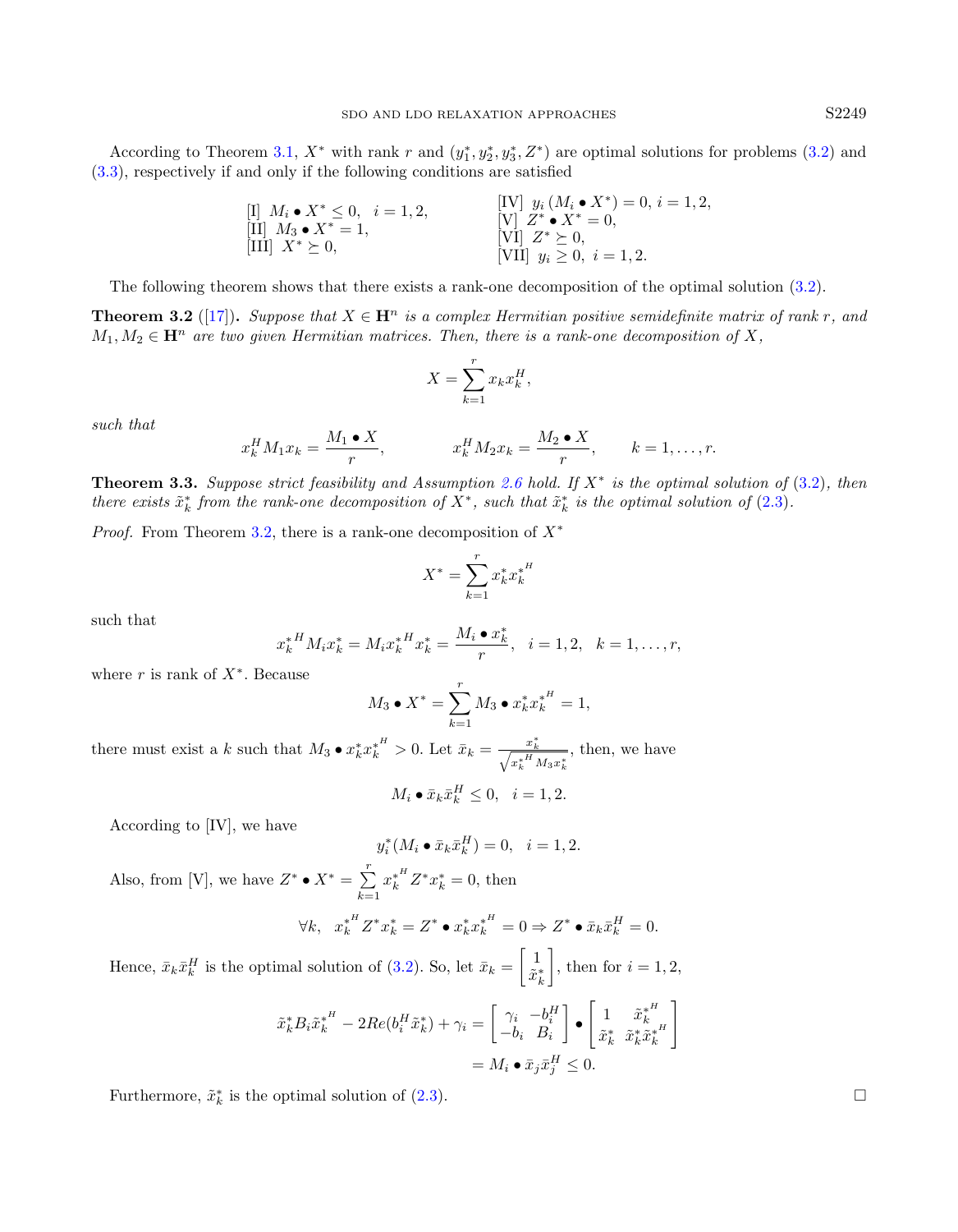Since [\(3.2\)](#page-6-4) is a relaxation of [\(3.1\)](#page-6-3), hence  $\tilde{x}_k^*$  is optimal for (3.1) as well. Theorem [3.3](#page-8-1) also implies that  $\tilde{x}_k^*$  is optimal for  $(2.3)$ . Indeed, in each iteration of Algorithms [2.4](#page-5-2) and [2.5,](#page-6-1) we can obtain an optimal solution  $(X^*)$ of [\(3.2\)](#page-6-4) by using the convex optimization toolbox CVX [\[15\]](#page-17-25), and then we will find the optimal solution  $(\tilde{x}_k^*)$  of [\(2.3\)](#page-6-2) based on Algorithm [3.4](#page-9-1) where is a rank-one decomposition [\[17\]](#page-17-24). Due to Proposition [2.1,](#page-5-3) solving problem [\(1.1\)](#page-0-0) is equivalent to determining the root of the equation  $\mathcal{F}(\alpha^*)=0$ , namely, the optimal of [\(2.3\)](#page-6-2) is optimal for problem  $(1.1)$ .

<span id="page-9-1"></span>Algorithm 3.4. Rank-one decomposition.

**Input.**  $X, A, B \in \mathbb{H}^n$  and X is a complex Hermitian positive semidefinite matrix with  $r = rank(X)$ . Output.  $X = \sum^r$  $j=1$  $x_j^* {x_j^*}^H$ , a rank-one decomposition of X such that

$$
x_j^{*^H}Ax_j^* = \frac{A \bullet X}{r}, \ \ x_j^{*^H}Bx_j^* = \frac{B \bullet X}{r}, \ \ j = 1, \dots, r.
$$

**Step 1.** Apply Corollary 4 of [\[28\]](#page-17-26) to obtain  $X = \sum_{r=1}^{r}$  $\sum_{j=1} x_j x_j^H$  such that  $x_j^H A x_j = \frac{A \cdot X}{r}$ ,  $j = 1, ..., r$ .

**Step 2.** If  $x_j^H B x_j = \frac{B \cdot X}{r}$ ,  $j = 1, \ldots, r$ , then  $x_j^* = x_j$  break and terminate. Otherwise, let j and k be two indices such that

<span id="page-9-2"></span>
$$
x_j^H B x_j > \frac{B \bullet X}{r}, \ x_k^H B x_k < \frac{B \bullet X}{r}.
$$

Step 3. Let

$$
\alpha_1 := \mathbf{Arg}(x_j^H A x_k), \qquad \gamma_1 := |x_j^H A x_k|,
$$
  

$$
\alpha_2 := \mathbf{Arg}(x_j^H B x_k), \qquad \gamma_2 := |x_j^H B x_k|,
$$

where "Arg" denotes the principal argument of a complex number (which means that  $x_j^H A x_k = \gamma_1 e^{i\alpha_1}, x_j^H B x_k = \gamma_2 e^{i\alpha_2}$ , then calculate the roots of the following equation

$$
\left(x_j^H B x_j - \frac{B \bullet X}{r}\right) y^2 + 2\gamma_2 \left(\sin(\alpha_2 - \alpha_1)\right) y + \left(x_k^H B x_k - \frac{B \bullet X}{r}\right) = 0. \tag{3.4}
$$

**Step 4.** Let  $\gamma$  be the positive root of [\(3.4\)](#page-9-2),  $\alpha := \alpha_1 + \frac{\pi}{2}$  and  $\omega := \gamma e^{i\alpha}$ , then

<span id="page-9-3"></span>
$$
z_j := \frac{\omega x_j + x_k}{\sqrt{1 + \gamma^2}}, \qquad z_k := \frac{-x_j + \bar{\omega} x_k}{\sqrt{1 + \gamma^2}}.
$$

<span id="page-9-0"></span>**Step 5.** Set  $x_j := z_j$  and  $x_k := z_k$  and return to Step 2.

## 4. LDO relaxation approach

The LDO relaxation of [\(2.3\)](#page-6-2) is given by

$$
\max_{\nu \ge 0} \quad \psi(\nu) \tag{4.1}
$$

where

$$
\psi(\nu) := \min_{x} \left[ x^H \left( A + \sum_{i=1}^2 \nu_i B_i \right) x - 2Re \left( a + \sum_{i=1}^2 \nu_i b_i \right)^H x + \left( \beta + \sum_{i=1}^2 \nu_i \gamma_i \right) \right].
$$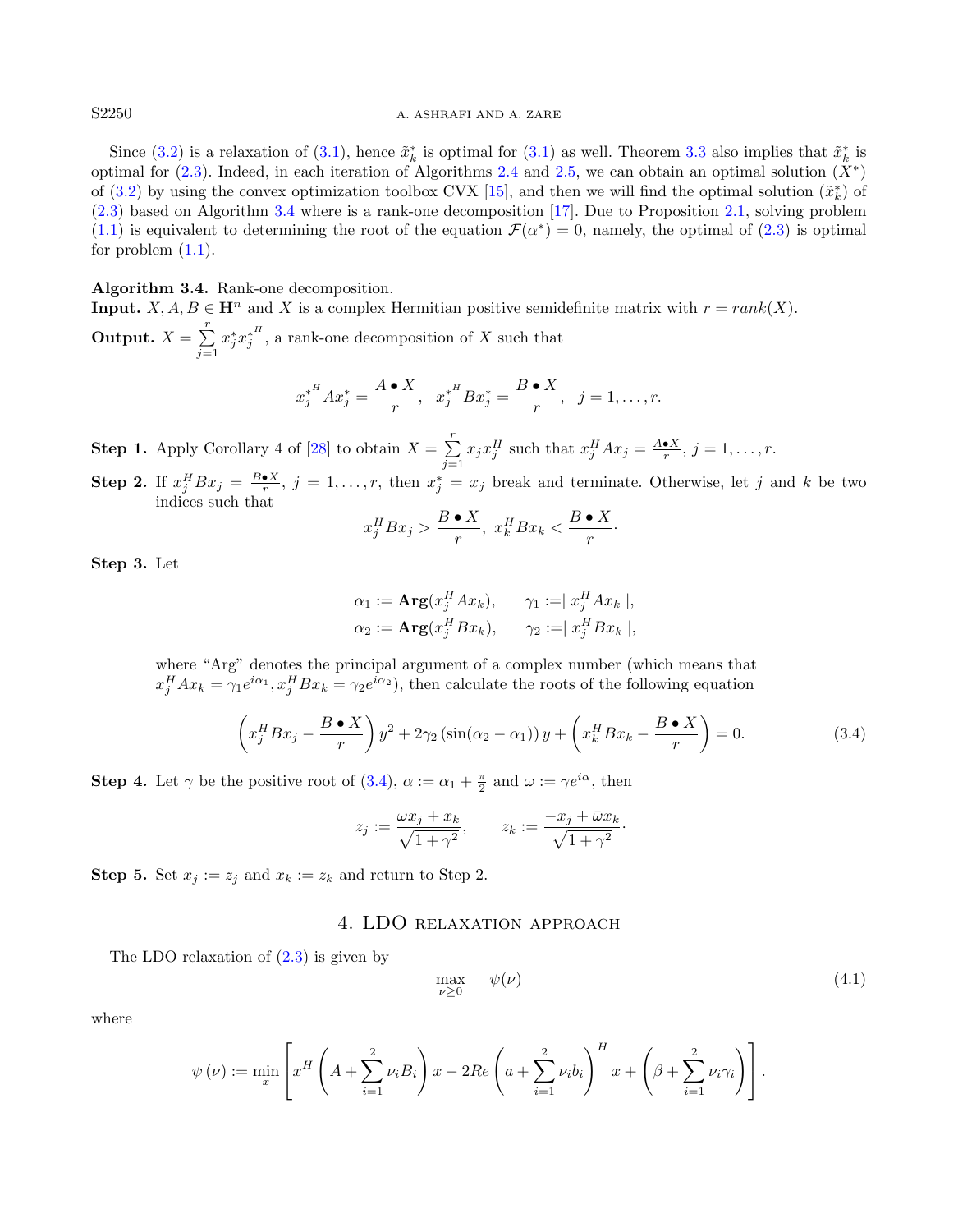By [\[27\]](#page-17-27), this is equivalent to

<span id="page-10-0"></span>
$$
\max_{\nu \geq 0,\tau} \tau
$$
\n
$$
\text{s.t.} \quad x^H \left( A + \sum_{i=1}^2 \nu_i B_i \right) x - 2Re \left( a + \sum_{i=1}^2 \nu_i b_i \right)^H x + \left( \beta + \sum_{i=1}^2 \nu_i \gamma_i \right) \geq \tau.
$$
\n
$$
(4.2)
$$

Also, problem [\(4.2\)](#page-10-0) can be rewritten as the semidefinite programming [\[3,](#page-17-28) [20\]](#page-17-29)

$$
\max_{\nu \ge 0, \tau} \tau
$$
\n
$$
\sum_{i=1}^{\infty} \nu_i \gamma_i - \tau \quad -a^H - \sum_{i=1}^2 \nu_i b_i^H
$$
\n
$$
\sum_{i=1}^{\infty} \nu_i b_i, \quad A + \sum_{i=1}^2 \nu_i b_i \quad \sum_{i=1}^2 \nu_i b_i \quad \sum_{i=1}^2 \nu_i b_i \quad \sum_{i=1}^2 \nu_i b_i \quad \sum_{i=1}^2 \nu_i b_i \quad \sum_{i=1}^2 \nu_i b_i \quad \sum_{i=1}^2 \nu_i b_i \quad \sum_{i=1}^2 \nu_i b_i \quad \sum_{i=1}^2 \nu_i b_i \quad \sum_{i=1}^2 \nu_i b_i \quad \sum_{i=1}^2 \nu_i b_i \quad \sum_{i=1}^2 \nu_i b_i \quad \sum_{i=1}^2 \nu_i b_i \quad \sum_{i=1}^2 \nu_i b_i \quad \sum_{i=1}^2 \nu_i b_i \quad \sum_{i=1}^2 \nu_i b_i \quad \sum_{i=1}^2 \nu_i b_i \quad \sum_{i=1}^2 \nu_i b_i \quad \sum_{i=1}^2 \nu_i b_i \quad \sum_{i=1}^2 \nu_i b_i \quad \sum_{i=1}^2 \nu_i b_i \quad \sum_{i=1}^2 \nu_i b_i \quad \sum_{i=1}^2 \nu_i b_i \quad \sum_{i=1}^2 \nu_i b_i \quad \sum_{i=1}^2 \nu_i b_i \quad \sum_{i=1}^2 \nu_i b_i \quad \sum_{i=1}^2 \nu_i b_i \quad \sum_{i=1}^2 \nu_i b_i \quad \sum_{i=1}^2 \nu_i b_i \quad \sum_{i=1}^2 \nu_i b_i \quad \sum_{i=1}^2 \nu_i b_i \quad \sum_{i=1}^2 \nu_i b_i \quad \sum_{i=1}^2 \nu_i b_i \quad \sum_{i=1}^2 \nu_i b_i \quad \sum_{i=1}^2 \nu_i b_i \quad \sum_{i=1}^2 \nu_i b_i \quad \sum_{i=1}^2 \nu_i b_i \quad \sum_{i=1}^2 \nu_i b_i \quad \sum_{i=1}^2 \nu_i b_i \quad \sum_{i=1}^2 \nu_i b_i \quad \sum_{i=1}^2 \nu_i b_i \quad \sum_{i=
$$

whose dual is equivalent to the Schur relaxation [\[26\]](#page-17-30)

<span id="page-10-2"></span>
$$
\min_{x,X} \quad A \bullet X - 2Re\left(a^{H}x\right) + \beta
$$
\n
$$
\text{s.t.} \quad B_{i} \bullet X - 2Re\left(b_{i}^{H}x\right) + \gamma_{i} \leq 0, \quad i = 1, 2,
$$
\n
$$
X \succeq xx^{H}.
$$
\n
$$
(4.4)
$$

We will consider the LDO relaxation approach for problem  $(2.3)$  and solve it in each iteration of Algorithms [2.4](#page-5-2) and [2.5.](#page-6-1) First, we divide the maximization of the objective function of problem [\(4.1\)](#page-9-3) into two levels, [\[30\]](#page-17-31),

$$
\max_{\mu \in \mathcal{G}} \max_{\eta \ge 0} \psi(\mu \eta), \tag{4.5}
$$

where  $\mathcal{G} = {\mu \geq 0 \mid e^T \mu = 1, e = {\lbrack 1,1 \rbrack}^T}$  is the standard simplex. Since we use a subgradient-based approach, we need the projection of a vector onto  $\mathcal{G} \subset \mathbb{R}^2$  [\[24\]](#page-17-32). Now by taking a  $\mu \in \mathcal{G}$ , consider the inner problem of  $(4.5)$  as follows:

$$
\varphi(\mu) := \max_{\eta \ge 0} \quad \psi(\mu \eta). \tag{4.6}
$$

In fact, the problem  $(4.6)$  is the Lagrangian dual for the following problem

<span id="page-10-3"></span>
$$
\varphi(\mu) = \min_{x} \qquad x^{H} A x - 2Re\left(a^{H} x\right) + \beta
$$
\n
$$
\text{s.t.} \qquad x^{H} \left(\sum_{i=1}^{2} \mu_{i} B_{i}\right) x - 2Re\left(\sum_{i=1}^{2} \mu_{i} b_{i}^{H} x\right) + \sum_{i=1}^{2} \mu_{i} \gamma_{i} \leq 0. \tag{4.7}
$$

By Theorem [3.1,](#page-6-7) there is no duality gap between problems [\(4.6\)](#page-10-2) and [\(4.7\)](#page-10-3). Now we can consider [\(4.1\)](#page-9-3)

$$
\max_{\mu \in \mathcal{G}} \quad \varphi(\mu). \tag{4.8}
$$

Now, we transform [\(4.7\)](#page-10-3) into the form

<span id="page-10-4"></span>
$$
\min_{x \in \mathbb{C}^n, t \in \mathbb{R}} \quad t
$$
\n
$$
\text{s.t.} \quad x^H A x - 2Re\left(a^H x\right) + \beta \le t,
$$
\n
$$
x^H \left(\sum_{i=1}^2 \mu_i B_i\right) x - 2Re\left(\sum_{i=1}^2 \mu_i b_i^H x\right) + \sum_{i=1}^2 \mu_i \gamma_i \le 0.
$$
\n
$$
(4.9)
$$

<span id="page-10-1"></span>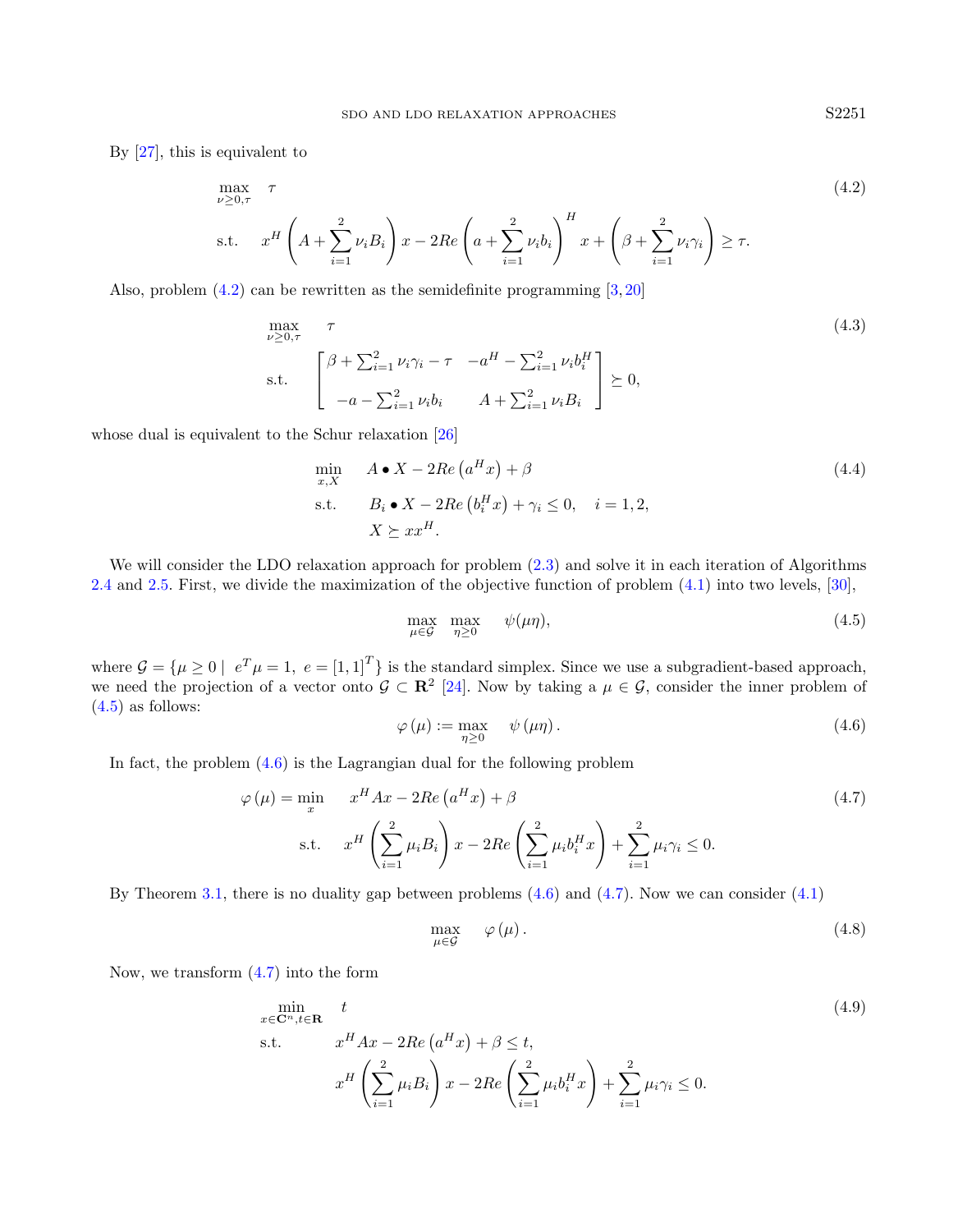Moreover, problem [\(4.9\)](#page-10-4) satisfies Assumption [2.6](#page-6-6) when either A or  $\sum_{i=1}^{2} \mu_i B_i$  is positive definite. So, we need to define a convex set as follows:

<span id="page-11-1"></span>
$$
\mathcal{W} := \left\{ \delta \ge 0 \mid A + \delta \sum_{i=1}^{2} \mu_i B_i \succeq 0 \right\}.
$$
\n(4.10)

Set  $W$  is an interval by Assumption [2.6.](#page-6-6) Thus, we have

<span id="page-11-2"></span>
$$
\delta_* = \min_{\delta \in \mathcal{W}} \delta, \quad \delta^* = \sup_{\delta \in \mathcal{W}} \delta. \tag{4.11}
$$

Using  $\delta_*$  and  $\delta^*$ , we can consider the following relaxation of problem [\(4.9\)](#page-10-4)

<span id="page-11-0"></span>
$$
\min_{x \in \mathbf{C}^n, t \in \mathbf{R}} t
$$
\n
$$
\text{s.t.} \quad x^H E_* x - 2Re\left(e_*^H x\right) + \beta + \varepsilon_* \le t,
$$
\n
$$
x^H E^* x - 2Re\left(e^{*H} x\right) + \beta + \varepsilon^* \le t,
$$
\n
$$
(4.12)
$$

where

<span id="page-11-3"></span>
$$
E_* = A + \delta_* \sum_{i=1}^2 \mu_i B_i, \qquad e_* = a + \delta_* \sum_{i=1}^2 \mu_i b_i, \qquad \varepsilon_* = \delta_* \sum_{i=1}^2 \mu_i \gamma_i,
$$
  

$$
E^* = A + \delta^* \sum_{i=1}^2 \mu_i B_i, \qquad e^* = a + \delta^* \sum_{i=1}^2 \mu_i b_i, \qquad \varepsilon^* = \delta^* \sum_{i=1}^2 \mu_i \gamma_i.
$$

<span id="page-11-4"></span>Theorem 4.1. Suppose the strict feasibility condition for [\(4](#page-10-3).7) and Assumption [2.6](#page-6-6) hold. Then problem (4.[7\)](#page-10-3) is equivalent to (4.[12\)](#page-11-0).

*Proof.* Let  $\mathcal O$  denote the feasible set of [\(4.7\)](#page-10-3), which is equivalent to [\(4.9\)](#page-10-4). We also denote by  $\mathcal O_1$  and  $\mathcal O_2$  the feasible sets of problems [\(4.9\)](#page-10-4) and [\(4.12\)](#page-11-0), respectively. Namely

$$
\mathcal{O}_1 = \{ (x_1, t_1) \in \mathbf{C}^n \times \mathbf{R}_+ \mid x_1 \in \mathcal{O}, r_1(x_1) \le t_1 \},
$$
  
\n
$$
\mathcal{O}_2 = \{ (x_2, t_2) \in \mathbf{C}^n \times \mathbf{R}_+ \mid x_2 \in \mathcal{O}, \hat{r}_1(x_2) \le t_2, \hat{r}_2(x_2) \le t_2 \},
$$

where  $\mathbf{R}_+$  denote the set of positive real numbers,

$$
r_1(x) = x^H A x - 2Re\left(a^H x\right) + \beta,
$$
  
\n
$$
\hat{r}_1(x) = x^H E_* x - 2Re\left(e_*^H x\right) + \beta + \varepsilon_*,
$$
  
\n
$$
\hat{r}_2(x) = x^H E^* x - 2Re\left(e^{*H} x\right) + \beta + \varepsilon^*.
$$

From [\(4.10\)](#page-11-1), [\(4.11\)](#page-11-2) and conditions theorem, it is obvious that  $\mathcal{O}_1 \subseteq \mathcal{O}_2$  holds. Hence, we must show that all elements in  $(\mathcal{O}_2 \setminus \mathcal{O}_1)$  are suboptimal for [\(4.12\)](#page-11-0). So for any  $(x_2, t_2) \in \mathcal{O}_2$  we have

$$
\hat{r}_1(x_2) = \vartheta_1, \quad \hat{r}_2(x_2) = \vartheta_2,
$$

where  $\vartheta_1, \vartheta_2 \in (0,1)$  by choosing the suitable  $\delta_*$  and  $\delta^*$ . Therefore, we can consider the following element of  $\mathcal{O}_1$ 

$$
x_1 = \frac{x_2}{\vartheta^*}, \ \ t_1 = \frac{t_2}{\vartheta^*},
$$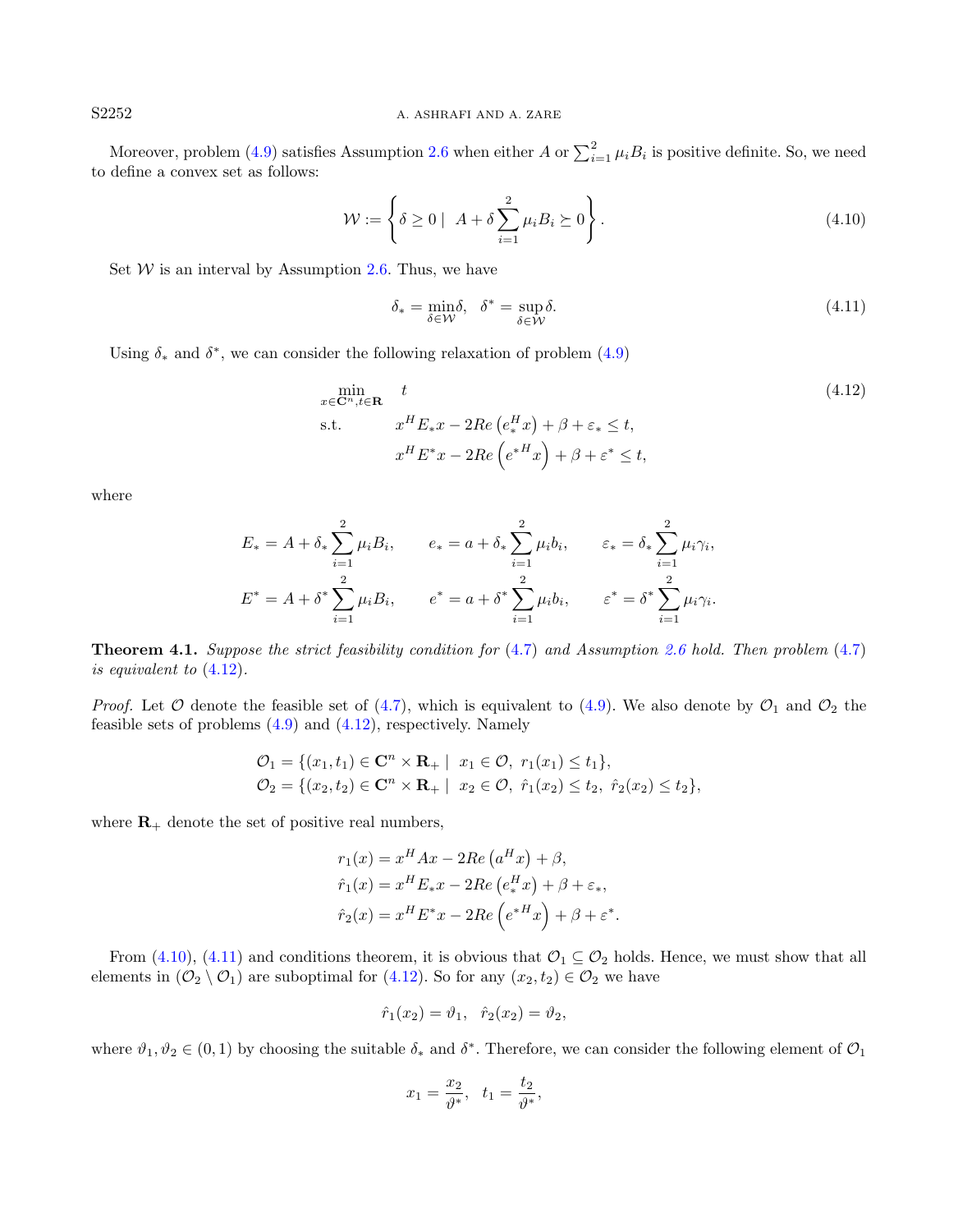where  $\vartheta^* = \max{\lbrace \vartheta_1, \vartheta_2 \rbrace}$ . Thus for any  $(x_2, t_2) \in \mathcal{O}_2$  there exists  $(x_1, t_1) \in \mathcal{O}_1$  and  $\vartheta^*$ , such that if  $(x_2,t_2) \in \mathcal{O}_2 \setminus \mathcal{O}_1$  then  $(x_2,t_2) = (\vartheta^* x_1, \vartheta^* t_1)$ . Now, by objective functions of the problems  $(4.9)$  and  $(4.12)$ we find

$$
t_2 = \vartheta^* t_1 \le t_1. \tag{4.13}
$$

In addition, if  $(x_2, t_2) \in \mathcal{O}_2 \setminus \mathcal{O}_1$  then the inequality  $(4.13)$  is strict. Therefore, all elements in  $\mathcal{O}_2 \setminus \mathcal{O}_1$  are suboptimal for  $(4.12)$ .

According to Assumption [2.6,](#page-6-6) we need either A or  $\sum_{i=1}^{2} \mu_i B_i$ , which is a positive semidefinite, to solve problem [\(4.10\)](#page-11-1). Therefore, the following cases from [\(4.10\)](#page-11-1) are considered.

(A) When  $\delta_* = 0$  then  $A \succ 0$ . Thus problem [\(4.12\)](#page-11-0) is equivalent to the following relaxed problem

<span id="page-12-0"></span>
$$
\min_{x \in \mathbb{C}^n, t \in \mathbb{R}} t
$$
\n
$$
\text{s.t.} \quad x^H A x - 2Re\left(a^H x\right) + \beta \le t,
$$
\n
$$
x^H E^{**} x - 2Re\left(e^{**H} x\right) + \varepsilon^{**} \le \delta^{**} t,
$$
\n
$$
(4.14)
$$

where  $E^{**}$ ,  $e^{**}$  and  $\varepsilon^{**}$  are calculated similar to  $E^*$ ,  $e^*$  and  $\varepsilon^*$ , respectively, and

$$
\delta^{**} = \left| \min \left\{ \lambda_{\min} \left( A^{-\frac{1}{2}} B_1 A^{-\frac{1}{2}} \right), \lambda_{\min} \left( A^{-\frac{1}{2}} B_2 A^{-\frac{1}{2}} \right), 0 \right\} \right|,
$$

where  $\lambda_{\min}(Q)$  denotes the minimum eigenvalue of Q.

(B) When  $\delta^* = +\infty$  then  $\sum_{i=1}^2 \mu_i B_i \succ 0$ . Thus by dividing the second constraint of [\(4.12\)](#page-11-0) by  $\delta^*$  and  $\delta^* \to +\infty$ , it is equivalent to

<span id="page-12-1"></span>
$$
\min_{x \in \mathbb{C}^n, t \in \mathbb{R}} t
$$
\n
$$
\text{s.t.} \quad x^H E_{**} x - 2Re\left(e_{**}^H x\right) + \varepsilon_{**} \le t,
$$
\n
$$
x^H \left(\sum_{i=1}^2 \mu_i B_i\right) x - 2Re\left(\sum_{i=1}^2 \mu_i b_i^H x\right) + \sum_{i=1}^2 \mu_i \gamma_i \le 0,
$$
\n
$$
(4.15)
$$

where,  $E_{**}$ ,  $e_{**}$  and  $\varepsilon_{**}$  are calculated similar to  $E_{*}$ ,  $e_{*}$  and  $\varepsilon_{*}$ , respectively. In addition,  $\delta_{*}$  can be obtained in a similar manner to that  $\delta^{**}$ .

It should be noted that the well-known optimality conditions hold for problems  $(4.14)$  and  $(4.15)$ . Indeed,  $x^*$ and  $\bar{x}^*$  are optimal solutions of problems [\(4.14\)](#page-12-0) and [\(4.15\)](#page-12-1), respectively, if and only if there exists  $\nu_1^*, \nu_2^* \geq 0$ and  $\bar{\nu}_1^*, \bar{\nu}_2^* \geq 0$  such that

(a) 
$$
\nu_1^* (Ax_1^* - 2a) + \nu_2^* (E^{**}x_1^* - 2e^{**}) = 0
$$
,  
\n(b)  $\nu_1^* (x_1^{*H}Ax_1^* - 2Re (a^Hx_1^*) + \beta - t) = 0$ ,  
\n(c)  $\nu_2^* (x_1^{*H}E^{**}x_1^* - 2Re (e^{**H}x_1) + \varepsilon^{**} - \delta^{**}t) = 0$ ,  
\n(d)  $\nu_1^* A + \nu_2^* E^{**} \succeq 0$ ,

and

(e) 
$$
\bar{\nu}_1^* (E_{**}\bar{x}^* - 2e_{**}) + \bar{\nu}_2^* ((\sum_{i=1}^2 \mu_i B_i) \bar{x}^* - 2 (\sum_{i=1}^2 \mu_i b_i)) = 0,
$$
  
(f)  $\bar{\nu}_1^* (\bar{x}^{*H} E_{**}\bar{x}^* - 2Re(e_{**}^H \bar{x}^*) + \varepsilon_{**} - t) = 0,$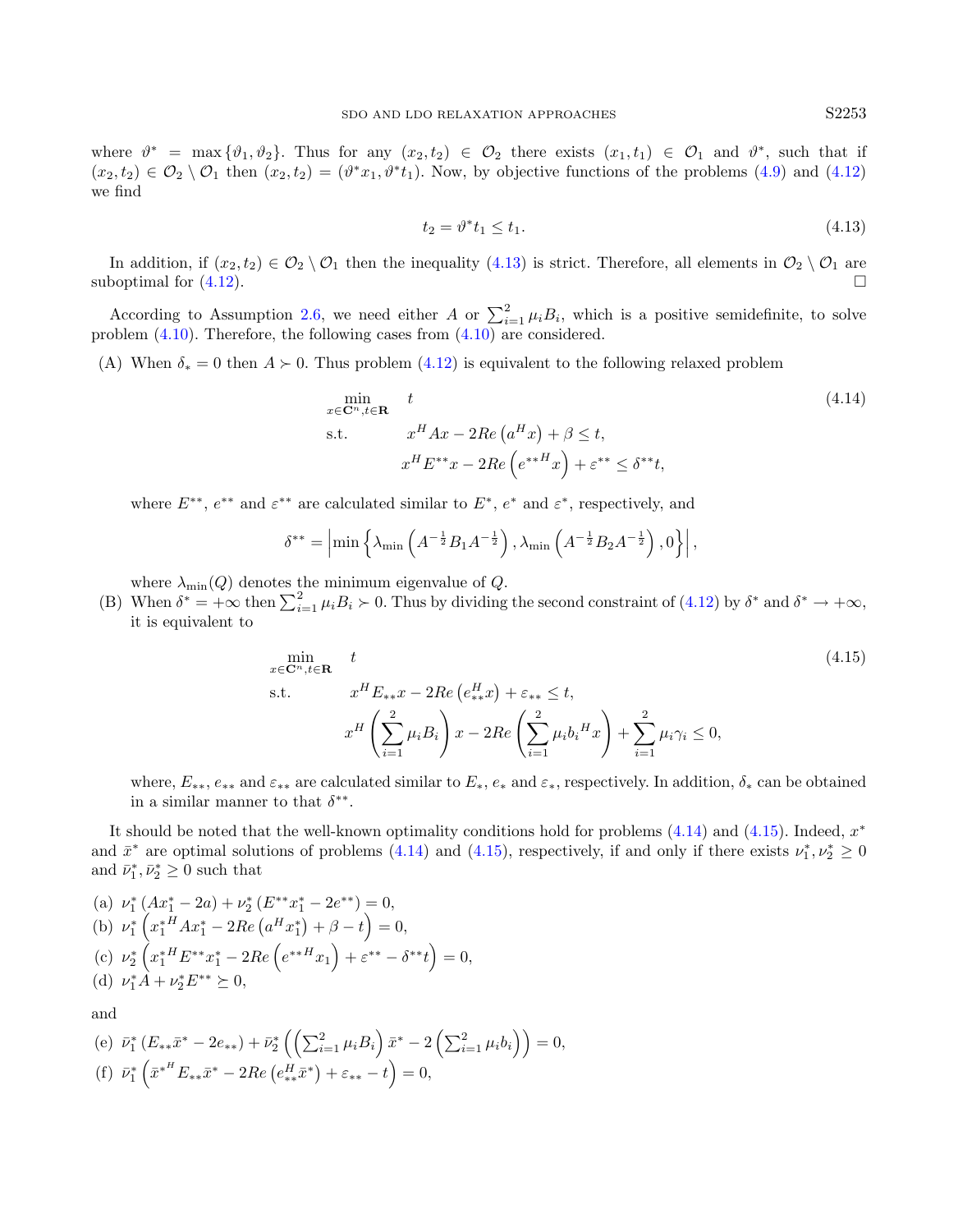S2254 A. ASHRAFI AND A. ZARE

(g) 
$$
\bar{\nu}_2^* \left( \bar{x}^{*^H} \left( \sum_{i=1}^2 \mu_i B_i \right) \bar{x}^* - 2Re \left( \sum_{i=1}^2 \mu_i b_i^H \bar{x}^* \right) + \sum_{i=1}^2 \mu_i \gamma_i \right) = 0,
$$
  
\n(h)  $\bar{\nu}_1^* E_{**} + \bar{\nu}_2^* \left( \sum_{i=1}^2 \mu_i B_i \right) \succeq 0.$ 

Furthermore, if (d) and (h) are replaced with

$$
\nu_1^* A + \nu_2^* E^{**} \succ 0,\tag{4.16}
$$

$$
\bar{\nu}_1^* E_{**} + \bar{\nu}_2^* \left( \sum_{i=1}^2 \mu_i B_i \right) \succ 0, \tag{4.17}
$$

respectively. Then the optimal solutions of  $(4.14)$  and  $(4.15)$  are unique. In what follows, we find an optimal solution of the LDO problem  $(4.12)$  based on Algorithm [4.2.](#page-13-1) As shown in Theorem [4.1,](#page-11-4)  $(4.12)$  is equivalent to  $(4.7)$ , which is equivalent to  $(2.3)$ . Thus, an optimal solution for  $(4.12)$  is optimal for  $(2.3)$  as well. Accordingly, from proposition [2.1,](#page-5-3) an optimal solution of  $(1.1)$  can be achieved by finding an optimal solution for  $(4.12)$ .

<span id="page-13-1"></span>Algorithm 4.2. LDO relaxation algorithm

**Step 1.** Choose an initial  $\mu^{(0)}$ . Set  $h := 0$ .

Step 2. Find an optimal solution and the optimal value [\(4.7\)](#page-10-3) by solving problem [\(4.14\)](#page-12-0) or [\(4.15\)](#page-12-1). **Step 3.** If  $|\varphi(\mu^{(h)})| \leq \epsilon$ , then stop the algorithm. Otherwise, update  $\mu^{(h)}$  by Algorithm 2 of [\[30\]](#page-17-31). **Step 4.** Let  $h := h + 1$  and return to Step 2.

It is seen that the main computational costs of Algorithm [4.2](#page-13-1) happen in Steps 2 and 3. In Step 2, solving problem [\(4.14\)](#page-12-0) or [\(4.15\)](#page-12-1) needs  $\mathcal{O}(n^2)$  times. Algorithm 2 of [\[30\]](#page-17-31) also is done in  $\mathcal{O}(m)$  times in Step 3. Hence, we have the following result.

**Proposition 4.3.** Algorithm [4.2](#page-13-1) correctly solves problems [\(4.14\)](#page-12-0) or [\(4.15\)](#page-12-1) in  $\mathcal{O}(n^2m)$  time.

<span id="page-13-0"></span>Remark 4.4. In fact, Algorithm [4.2](#page-13-1) can be used for problems with more two quadratic constraints.

## 5. Numerical results

In this section, two sets of examples for dimensions 100–4000 of different densities are used to test the performance of the SDO and LDO methods. For each dimension, we generate five test problems and report the average CPU time and roots.  $\epsilon = 10^{-6}$  is chosen as the tolerance of the optimality. In addition, "-" means the algorithm cannot solve the problem, because of the shortage of memory. The numerical tests are coded in MATLAB 9.2 and run on a personal computer with Intel(R) Core Duo CPU 2.40 GHz and 8.00 GB of RAM.

<span id="page-13-2"></span>Example 5.1. Consider the following problem

$$
\min_{x \in \mathbf{C}^n} \quad \frac{x^H A_1 x - 2Re(a_1^H x) + \beta_1}{\|x\|^2 + 1}
$$
\ns.t.

\n
$$
x^H B_j x - 2Re(b_j^H x) + \gamma_j \leq 0, \quad j = 1, 2,
$$

where  $A_1, B_1, B_2 \in \mathbf{H}^{n \times n}$ ,  $b_1, b_2, a_1, a_2 \in \mathbf{C}^n$  and  $\gamma_1, \gamma_2, \beta_1 \in \mathbf{R}$ . Matrices and vectors are generated using the following MATLAB code:

- 1. fprintf('Enter the size of the problem');
- 2.  $n = \text{input}('')$ ;
- 3. fprintf('Enter the density of the matrix ');
- 4. density  $=$  input( $\prime$ );
- 5.  $H_1 = sprand(n, n, density) + i * sprand(n, n, density);$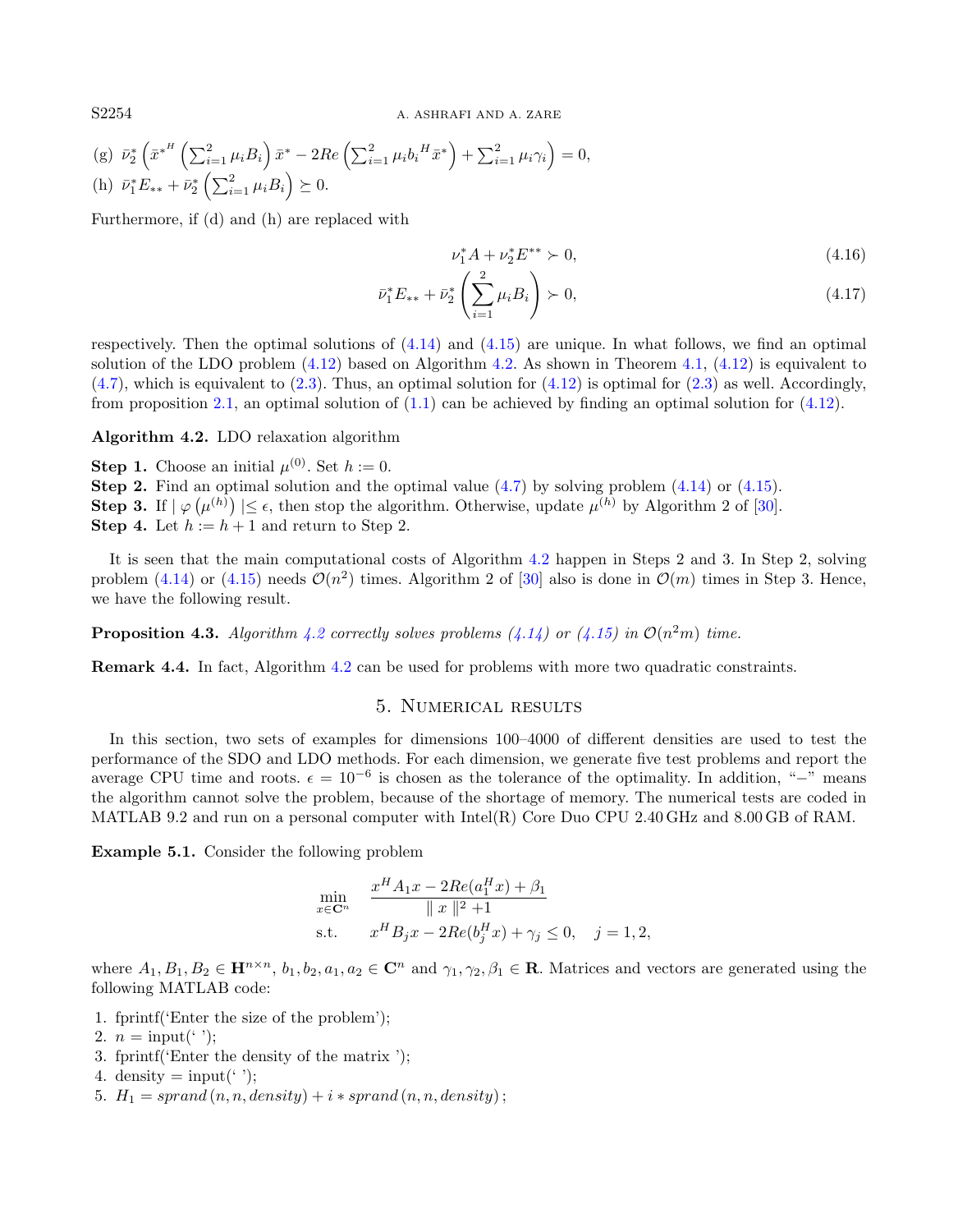6. 
$$
A_1 = \left(\frac{H_1 + H_1'}{2}\right);
$$
  
\n7.  $A_2 = 10 * eye(n, n);$   
\n8.  $H_2 = sprand(n, n, density) + i * sprand(n, n, density);$   
\n9.  $B_1 = \left(\frac{H_2 + H_2'}{2}\right)' * \left(\frac{H_2 + H_2'}{2}\right) + 10 * eye(n, n);$   
\n10.  $H_3 = sprand(n, n, density) + i * sprand(n, n, density);$   
\n11.  $B_2 = \left(\frac{H_3 + H_3'}{2}\right)' * \left(\frac{H_3 + H_3'}{2}\right) + 10 * eye(n, n);$   
\n12.  $a_1 = complex\left(rand(n, 1), rand(n, 1)\right);$   
\n13.  $a_2 = zeros(n, 1);$   
\n14.  $b_1 = complex\left(rand(n, 1), rand(n, 1)\right);$   
\n15.  $b_2 = complex\left(rand(n, 1), rand(n, 1)\right);$   
\n16.  $\beta_1 = rand;$   
\n17.  $\beta_2 = 1;$   
\n18.  $\gamma_1 = rand;$   
\n19.  $\gamma_2 = rand;$ 

The numerical results of Example [5.1](#page-13-2) are provided in Table [1.](#page-15-0) As we see, the LDO relaxation approach is able to solve all the problems for both algorithms, while the SDO relaxation approach fails for problems with dimensions of 500–4000. Among the problems which can be solved by both algorithms, the LDO relaxationbased algorithm is faster on most problems. Moreover, the results in Table [1](#page-15-0) suggest that the generalized Newton method combined with the LDO relaxation approach is more efficient than other optimization techniques.

Example 5.2. Consider the following problem

$$
\min_{x \in \mathbb{C}^n} \quad \frac{x^H A_1 x - 2Re(a_1^H x) + \beta_1}{x^H A_2 x - 2Re(a_2^H x) + \beta_2}
$$
\n
$$
\text{s.t.} \quad x^H B_j x - 2Re(b_j^H x) + \gamma_j \le 0, \quad j = 1, 2,
$$

where  $A_1, A_2, B_1, B_2 \in \mathbf{H}^{n \times n}$ ,  $b_1, b_2, a_1, a_2 \in \mathbf{C}^n$  and  $\gamma_1, \gamma_2, \beta_1, \beta_2 \in \mathbf{R}$ . Moreover, the test problems are generated using the following MATLAB code:

- 1. fprintf('Enter the size of the problem');
- 2.  $n = input('$  );
- 3. fprintf('Enter the density of the matrix');
- 4. density  $=$  input( $\langle \cdot \rangle$ ;
- 5.  $H_1 = \text{sprand}_n(n, n, \text{density}) + i * \text{sprand}_n(n, n, \text{density})$ ;

6. 
$$
A_1 = \left(\frac{H_1 + H_1'}{2}\right);
$$

7.  $H_2 = sprandn(n, n, density) + i * sprandn(n, n, density);$ 

8. 
$$
A_2 = \left(\frac{H_2 + H_2'}{2}\right);
$$

9.  $H_3 = sprandn(n, n, density) + i * sprandn(n, n, density);$ 10.  $B_1 = \left(\frac{H_3 + H_3'}{2}\right)$  $\bigg)^{'} * \bigg(\frac{H_3 + H_3^{'}}{2}$  $+ 10 * eye(n, n)$ ; 11.  $H_4 = \operatorname{sprandn}(n, n, \operatorname{density}) + i * \operatorname{sprandn}(n, n, \operatorname{density})$ ; 12.  $B_2 = \left(\frac{H_4 + H_4}{2}\right)$  $\bigg)^{'} * \bigg(\frac{H_4 + H_4^{'}}{2}$  $+ 10 * eye(n, n)$ ; 13.  $a_1 = complex (randn (n, 1), randn (n, 1))$ ;

<span id="page-14-0"></span>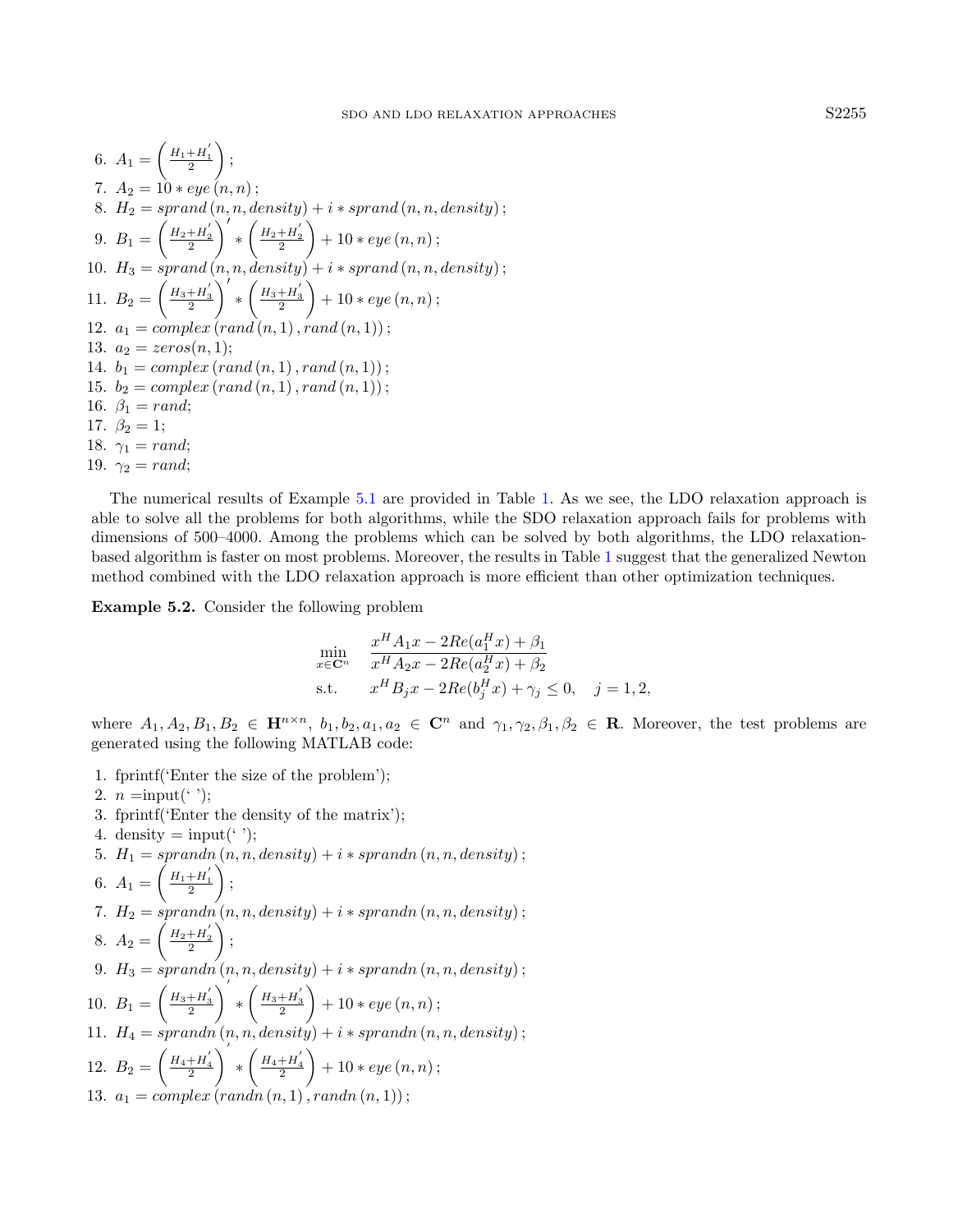### S2256 A. ASHRAFI AND A. ZARE

|        |                  |              | LDO-Newton method<br>SDO-Newton method |                                | $LDO - bisection$ method    |            | SDO-bisection method |                          |                             |
|--------|------------------|--------------|----------------------------------------|--------------------------------|-----------------------------|------------|----------------------|--------------------------|-----------------------------|
| $\, n$ | Density          | fvalue       | Time(s)                                | fvalue                         | $\overline{\text{Time}}(s)$ | fvalue     | Time(s)              | fvalue                   | $\overline{\text{Time}}(s)$ |
| 100    | $\mathbf{1}$     | 1.3887e-01   | 0.0979                                 | 1.3887e-01                     | 0.9363                      | 1.3887e-01 | 1.6928               | 1.3887e-01               | 16.3509                     |
| 200    | $\mathbf{1}$     | 8.6614e-02   | 0.1215                                 | 8.6614e-02                     | 4.9893                      | 8.6614e-02 | 3.3776               | 8.6614e-02               | 99.2316                     |
| 300    | $\mathbf{1}$     | 9.6206e-02   | 0.1857                                 | 9.6206e-02                     | 15.2659                     | 9.6206e-02 | 3.4078               | 9.6206e-02               | 115.4498                    |
| 400    | $\mathbf{1}$     | 5.7425e-02   | 0.2512                                 | 5.7425e-02                     | 72.0461                     | 5.7425e-02 | 5.5552               | 5.7425e-02               | 238.9328                    |
| 500    | $\mathbf{1}$     | $2.3291e-02$ | 0.3487                                 | $\equiv$                       | $\equiv$                    | 2.3291e-02 | 8.4306               |                          | $\qquad \qquad -$           |
| 1000   | $\mathbf{1}$     | 1.1684e-01   | 1.6550                                 | $\equiv$                       |                             | 1.1684e-01 | 41.3568              |                          |                             |
| 2000   | $\mathbf{1}$     | 2.0114e-01   | 8.7360                                 | $\qquad \qquad -$              | $\overline{\phantom{0}}$    | 2.0114e-01 | 93.5866              | $\overline{\phantom{0}}$ |                             |
| 4000   | $\mathbf{1}$     | 7.6783e-02   | 76.1519                                | $\overline{\phantom{0}}$       | $\overline{\phantom{0}}$    | 7.6783e-02 | 154.0249             |                          |                             |
| 100    | $0.5\,$          | 1.6353e-01   | 0.0965                                 | 1.6353e-01                     | 0.9305                      | 1.6353e-01 | 1.4830               | 1.6353e-01               | 16.1519                     |
| 200    | 0.5              | 1.2680e-01   | 0.1205                                 | 1.2680e-01                     | 4.8691                      | 1.2680e-01 | 3.3976               | 1.2680e-01               | 97.8057                     |
| 300    | 0.5              | 7.5750e-02   | 0.1765                                 | $7.5750 {\text{e}\hbox{-}} 02$ | 14.9651                     | 7.5750e-02 | 3.2473               | 7.5750e-02               | 113.6291                    |
| 400    | $0.5\,$          | 4.3021e-02   | 0.3201                                 | 4.3021e-02                     | 70.4382                     | 4.3021e-02 | 5.3166               | 4.3021e-02               | 235.1078                    |
| 500    | $0.5\,$          | 2.0632e-02   | 0.4188                                 | $\equiv$                       | $-$                         | 2.0632e-02 | 8.1944               |                          | $\qquad \qquad -$           |
| 1000   | 0.5              | 1.8694e-01   | 1.6629                                 | $\equiv$                       | $\overline{\phantom{0}}$    | 1.8694e-01 | 36.2839              | $\overline{\phantom{0}}$ | $\overline{\phantom{0}}$    |
| 2000   | 0.5              | 1.1775e-01   | 8.1773                                 | $\qquad \qquad -$              |                             | 1.1775e-01 | 91.1818              | $\overline{\phantom{0}}$ |                             |
| 4000   | 0.5              | 1.0931e-01   | 75.2445                                | $\qquad \qquad -$              | $\overline{\phantom{0}}$    | 1.0931e-01 | 149.7948             |                          | $\overline{\phantom{0}}$    |
| 100    | 0.25             | 1.7817e-01   | 0.0952                                 | 1.7817e-01                     | 0.9055                      | 1.7817e-01 | 1.3386               | 1.7817e-01               | 12.9427                     |
| 200    | 0.25             | 5.4638e-02   | 0.1192                                 | 5.4638e-02                     | 4.8156                      | 5.4638e-02 | 3.2749               | 5.4638e-02               | 94.5781                     |
| 300    | 0.25             | 1.3814e-01   | 0.1742                                 | 1.3814e-01                     | 14.2365                     | 1.3814e-01 | 3.0561               | 1.3814e-01               | 109.7708                    |
| 400    | $\rm 0.25$       | 4.4435e-02   | 0.2957                                 | 4.4435e-02                     | 69.3668                     | 4.4435e-02 | 5.2091               | 4.4435e-02               | $234.5194\,$                |
| 500    | 0.25             | 1.8493e-01   | 0.4102                                 | $\equiv$                       | $\equiv$                    | 1.8493e-01 | 8.1122               |                          | $\equiv$                    |
| 1000   | 0.25             | 8.4374e-02   | 1.6231                                 | $=$                            |                             | 8.4374e-02 | 35.3248              |                          |                             |
| 2000   | 0.25             | 1.6446e-01   | 8.5305                                 | $\equiv$                       | $\overline{\phantom{0}}$    | 1.6446e-01 | 88.5417              | $\overline{\phantom{0}}$ | $\overline{\phantom{0}}$    |
| 4000   | 0.25             | 1.2025e-01   | 74.7569                                | $\equiv$                       | $\equiv$                    | 1.2025e-01 | 147.9403             | $\equiv$                 | $\equiv$                    |
| 100    | $\overline{0.1}$ | 1.5113e-01   | 0.0947                                 | $1.5113e-01$                   | 0.8954                      | 1.5113e-01 | 1.1963               | $1.5113e-01$             | 10.8885                     |
| 200    | 0.1              | 1.7542e-01   | 0.1104                                 | 1.7542e-01                     | 4.4880                      | 1.7542e-01 | 3.1958               | 1.7542e-01               | 93.8011                     |
| 300    | 0.1              | 2.4415e-01   | 0.1627                                 | 2.4415e-01                     | 13.8721                     | 2.4415e-01 | 2.9054               | 2.4415e-01               | 105.3246                    |
| 400    | 0.1              | 1.3595e-01   | 0.2741                                 | 1.3595e-01                     | 68.3084                     | 1.3595e-01 | 5.0446               | 1.3595e-01               | 232.2136                    |
| 500    | 0.1              | 3.2957e-02   | 0.4009                                 | $\equiv$                       | $\overline{\phantom{0}}$    | 3.2957e-02 | 6.1595               |                          | $\overline{\phantom{0}}$    |
| 1000   | 0.1              | 1.6079e-01   | 1.5630                                 | $\equiv$                       | $\overline{\phantom{0}}$    | 1.6079e-01 | 34.1997              |                          |                             |
| 2000   | 0.1              | 7.4992e-02   | 8.0114                                 | $\qquad \qquad -$              | $\overline{\phantom{0}}$    | 7.4992e-02 | 86.9996              | $\qquad \qquad -$        | $\overline{\phantom{0}}$    |
| 4000   | 0.1              | 1.7430e-01   | 74.1659                                | $\qquad \qquad -$              | $\overline{\phantom{0}}$    | 1.7430e-01 | 143.5753             | $\overline{\phantom{0}}$ | $\overline{\phantom{0}}$    |
| 100    | 0.01             | 6.1254e-02   | 0.0916                                 | 6.1254e-02                     | 0.8527                      | 6.1254e-02 | 0.9878               | 6.1254e-02               | 9.2283                      |
| 200    | 0.01             | 5.9301e-02   | 0.0935                                 | 5.9301e-02                     | 4.1764                      | 5.9301e-02 | 2.9807               | 5.9301e-02               | 91.5755                     |
| 300    | 0.01             | 1.2588e-01   | 0.1311                                 | 1.2588e-01                     | 13.1455                     | 1.2588e-01 | 2.8371               | 1.2588e-01               | 104.2394                    |
| 400    | 0.01             | 1.3655e-01   | 0.2543                                 | 1.3655e-01                     | 65.0409                     | 1.3655e-01 | 4.8319               | 1.3655e-01               | 228.7518                    |
| 500    | 0.01             | $1.7155e-01$ | 3.9996                                 | $\equiv$                       | $\equiv$                    | 1.7155e-01 | 5.9433               |                          | $\qquad \qquad -$           |
| 1000   | 0.01             | 1.3161e-01   | 1.4806                                 | $\qquad \qquad -$              | $\equiv$                    | 1.3161e-01 | 30.7722              |                          |                             |
| 2000   | 0.01             | 1.3374e-01   | 7.9278                                 | $\equiv$                       |                             | 1.3374e-01 | 83.5018              |                          |                             |
| 4000   | 0.01             | 2.6504e-01   | 72.6922                                | $\overline{\phantom{0}}$       |                             | 2.6504e-01 | 139.7429             |                          |                             |

<span id="page-15-0"></span>Table 1. Numerical results for Example [5.1.](#page-13-2)

14.  $a_2 = complex (randn (n, 1), randn (n, 1));$ 

15.  $b_1 = complex (randn (n, 1), randn (n, 1));$ 

- 16.  $b_2 = complex (randn (n, 1), randn (n, 1));$
- 17.  $\beta_1 = randn;$

- 18.  $\beta_2 = randn;$
- 19.  $\gamma_1 = randn;$
- 20.  $\gamma_2 = randn;$

In Table [2,](#page-16-1) we have reported the results for Example [5.2,](#page-14-0) which can be interpreted similarly to Table [1.](#page-15-0)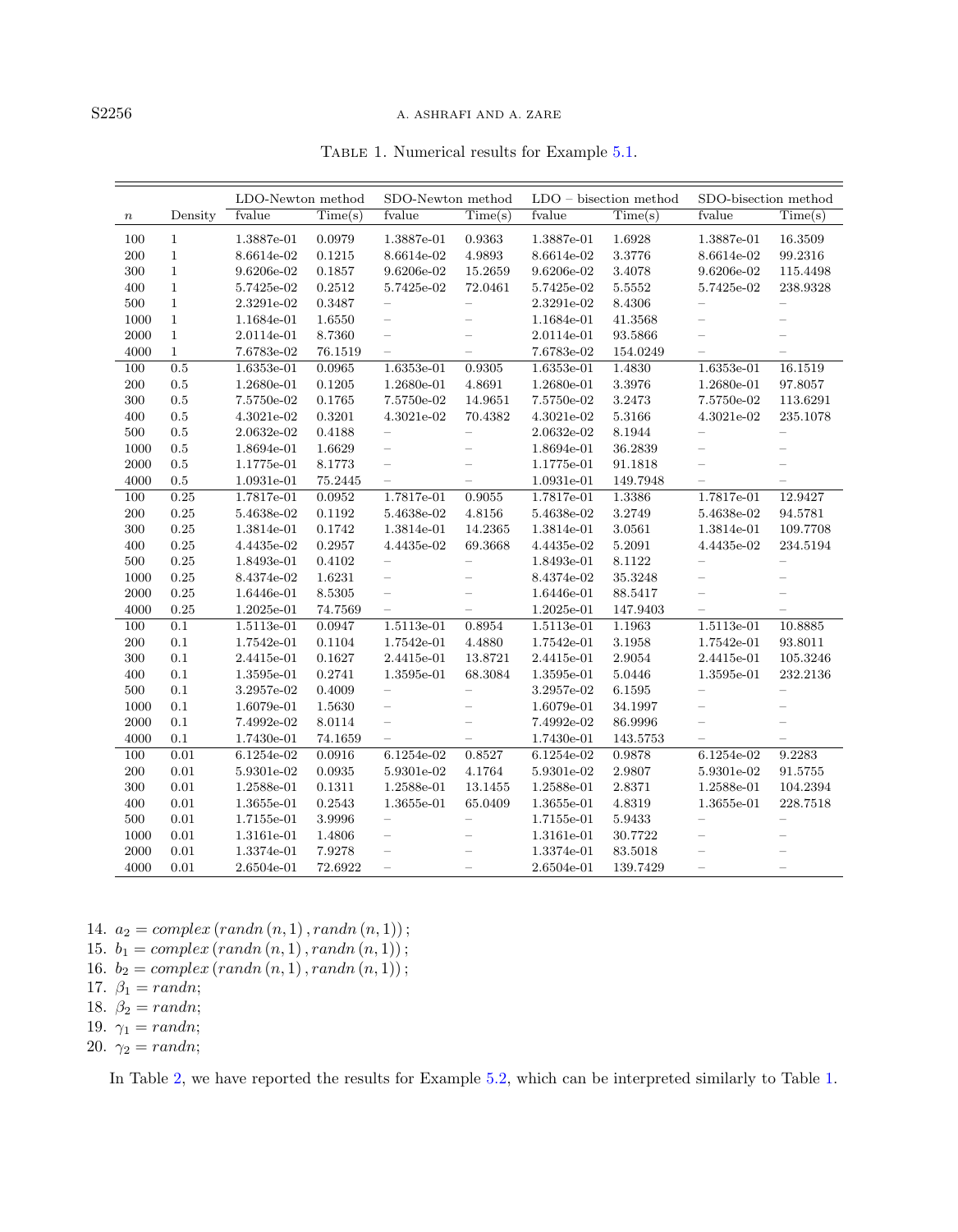### <span id="page-16-1"></span>SDO AND LDO RELAXATION APPROACHES S2257

Table 2. Numerical results for Example [5.2.](#page-14-0)

|                  |              | LDO-Newton method |                             | SDO-Newton method        |                          | LDO-bisection method |                             | SDO-bisection method     |                             |
|------------------|--------------|-------------------|-----------------------------|--------------------------|--------------------------|----------------------|-----------------------------|--------------------------|-----------------------------|
| $\boldsymbol{n}$ | Density      | fvalue            | $\overline{\text{Time}}(s)$ | fvalue                   | Time(s)                  | fyalue               | $\overline{\text{Time}}(s)$ | fvalue                   | $\overline{\text{Time}}(s)$ |
| 100              | $\mathbf{1}$ | $-1.8416e-01$     | 0.0956                      | $-1.8416e-01$            | 0.9417                   | $-1.8416e-01$        | 1.7471                      | $-1.8416e-01$            | 16.4409                     |
| 200              | $\,1$        | $-3.6909e-01$     | 0.1657                      | $-3.6909e-01$            | 4.7835                   | $-3.6909e-01$        | 2.4577                      | $-3.6909e-01$            | 103.8579                    |
| 300              | $\,1$        | $-2.5645e-01$     | 0.2063                      | $-2.5645e-01$            | 16.8312                  | $-2.5645e-01$        | 4.0095                      | $-2.5645e-01$            | 199.1776                    |
| 400              | $\,1$        | $-3.7253e-02$     | 0.3349                      | $-3.7253e-02$            | 68.9528                  | $-3.7253e-02$        | 6.2086                      | $-3.7253e-02$            | 239.7016                    |
| 500              | $\,1$        | $-6.5344e-01$     | 0.4987                      |                          | $\equiv$                 | $-6.5344e-01$        | 9.1417                      |                          | $\qquad \qquad -$           |
| 1000             | $\mathbf{1}$ | $-1.2212e-01$     | 2.2984                      | $\equiv$                 | $-$                      | $-1.2212e-01$        | 44.4041                     | $\equiv$                 | $\equiv$                    |
| 2000             | $\mathbf{1}$ | $-5.2547e-02$     | 12.9513                     | $\equiv$                 | $\overline{\phantom{0}}$ | $-5.2547e-02$        | 136.9980                    | $\qquad \qquad -$        |                             |
| 4000             | $\mathbf{1}$ | $-2.5679e-01$     | 95.247                      |                          | $\overline{\phantom{0}}$ | $-2.5679e-01$        | 198.2473                    |                          |                             |
| 100              | 0.5          | $-4.5056e-02$     | 0.0873                      | $-4.5056e-02$            | 0.8713                   | $-4.5056e-02$        | 1.6750                      | $-4.5056e-02$            | 15.2248                     |
| 200              | 0.5          | $-1.6779e-01$     | 0.1735                      | $-1.6779e-01$            | 5.0963                   | $-1.6779e-01$        | 2.3897                      | $-1.6779e-01$            | 100.1329                    |
| 300              | 0.5          | $-1.3056e-01$     | 0.1971                      | $-1.3056e-01$            | 16.3578                  | $-1.3056e-01$        | 3.7324                      | $-1.3056e-01$            | 183.5519                    |
| 400              | 0.5          | $-1.2786e-01$     | 0.3248                      | $-1.2786e-01$            | 68.2113                  | $-1.2786e-01$        | 5.0087                      | $-1.2786e-01$            | 237.5629                    |
| 500              | 0.5          | $-9.6638e-02$     | 0.4923                      | $\overline{\phantom{0}}$ | $\equiv$                 | $-9.6638e-02$        | 8.7206                      |                          | $\equiv$                    |
| 1000             | 0.5          | $-9.6798e-01$     | 2.0099                      | $\equiv$                 | $\overline{\phantom{0}}$ | $-9.6798e-01$        | 41.6869                     | $\equiv$                 | $\overline{\phantom{0}}$    |
| 2000             | 0.5          | $-6.5820e-02$     | 11.9515                     | $\qquad \qquad -$        | $\overline{\phantom{0}}$ | $-6.5820e-02$        | 132.1846                    | $\frac{1}{2}$            |                             |
| 4000             | 0.5          | $-3.6375e-02$     | 93.0018                     | $\overline{\phantom{0}}$ | $\equiv$                 | $-3.6375e-02$        | 195.0349                    |                          | $\overline{\phantom{0}}$    |
| 100              | 0.25         | $-1.2645e-01$     | 0.0812                      | $-1.2645e-01$            | 0.8526                   | $-1.2645e-01$        | 1.6125                      | $-1.2645e-01$            | 15.1064                     |
| 200              | 0.25         | $-2.7449e-01$     | 0.1632                      | $-2.7449e-01$            | 4.8847                   | $-2.7449e-01$        | 2.1693                      | $-2.7449e-01$            | 99.2217                     |
| 300              | 0.25         | $-8.0128e-02$     | 0.1928                      | $-8.0128 - 02$           | 16.1504                  | $-8.0128e-02$        | 3.5986                      | $-8.0128 - 02$           | 180.6669                    |
| 400              | 0.25         | $-5.7902e-02$     | 0.3117                      | $-5.7902e-02$            | 66.9423                  | $-5.7902e-02$        | 4.8311                      | $-5.7902$ e-02           | 235.0087                    |
| 500              | 0.25         | $-1.0169e-01$     | 0.4445                      | $\overline{\phantom{0}}$ | $\equiv$                 | $-1.0169e-01$        | 8.5235                      |                          |                             |
| 1000             | 0.25         | $-1.5580e-01$     | 1.8493                      | $\qquad \qquad -$        | $\overline{\phantom{0}}$ | $-1.5580e-01$        | 40.0677                     | $\overline{\phantom{m}}$ | $\overline{\phantom{0}}$    |
| 2000             | 0.25         | $-1.4799e-01$     | 11.4262                     | $\overline{\phantom{m}}$ | $\overline{\phantom{0}}$ | $-1.4799e-01$        | 131.5967                    | $\overline{\phantom{m}}$ | $\overline{\phantom{0}}$    |
| 4000             | 0.25         | $-2.0684e-01$     | 92.7349                     | $\equiv$                 | $\qquad \qquad -$        | $-2.0684e-01$        | 192.9447                    |                          | $\overline{\phantom{0}}$    |
| 100              | 0.1          | $-1.8559e-01$     | 0.0798                      | $-1.8559e-01$            | 0.8029                   | $-1.8559e-01$        | 1.4687                      | $-1.8559e-01$            | 13.6998                     |
| 200              | 0.1          | $-4.7505e-01$     | 0.1457                      | $-4.7505e-01$            | 4.7754                   | $-4.7505e-01$        | 1.9356                      | $-4.7505e-01$            | 97.5454                     |
| 300              | 0.1          | $-6.1356e-02$     | 0.1056                      | $-6.1356e-02$            | 14.9793                  | $-6.1356e-02$        | 3.3209                      | $-6.1356e-02$            | 179.2517                    |
| 400              | 0.1          | $-2.8399e-01$     | 0.2674                      | $-2.8399e-01$            | 63.8407                  | $-2.8399e-01$        | 4.7654                      | $-2.8399e-01$            | 234.1926                    |
| 500              | 0.1          | $-4.5896e-02$     | 0.4216                      | $\qquad \qquad -$        | $\qquad \qquad -$        | $-4.5896e-02$        | 8.5128                      | $\overline{\phantom{m}}$ | $\qquad \qquad -$           |
| 1000             | 0.1          | $-2.7744e-01$     | 1.8228                      | $\overline{\phantom{0}}$ | $\equiv$                 | $-2.7744e-01$        | 37.5518                     | $\qquad \qquad -$        | $\overline{\phantom{0}}$    |
| 2000             | 0.1          | $-1.4825e-01$     | 10.4458                     | $\overline{\phantom{m}}$ | $\equiv$                 | $-1.4825e-01$        | 130.2155                    | $\overline{\phantom{0}}$ | $\overline{\phantom{0}}$    |
| 4000             | 0.1          | $-1.3308e-01$     | 91.5199                     | $\equiv$                 | $\equiv$                 | $-1.3308e-01$        | 189.9861                    |                          |                             |
| 100              | 0.01         | $-2.2614e-01$     | 0.0734                      | $-2.2614e-01$            | 0.7903                   | $-2.2614e-01$        | 1.1956                      | $-2.2614e-01$            | 12.7485                     |
| 200              | 0.01         | $-8.9024e-02$     | 0.0986                      | $-8.9024e-02$            | 4.3208                   | $-8.9024e-02$        | 1.8849                      | $-8.9024e-02$            | 96.0037                     |
| 300              | 0.01         | $-1.4961e-01$     | 0.1184                      | $-1.4961e-01$            | 12.8060                  | $-1.4961e-01$        | 3.2157                      | $-1.4961e-01$            | 176.9925                    |
| 400              | 0.01         | $-2.5668e-01$     | 0.2584                      | $-2.5668e-01$            | 61.7438                  | $-2.5668e-01$        | 4.6150                      | $-2.5668e-01$            | 232.1345                    |
| 500              | 0.01         | $-1.6662e-01$     | 0.3896                      | $\qquad \qquad -$        | $\qquad \qquad -$        | $-1.6662e-01$        | 8.3967                      | $\qquad \qquad -$        | $\overline{\phantom{0}}$    |
| 1000             | 0.01         | $-2.0162e-01$     | 1.3752                      | $\overline{\phantom{0}}$ | $\overline{\phantom{0}}$ | $-2.0162e-01$        | 35.2463                     | $\overline{\phantom{0}}$ | $\overline{\phantom{0}}$    |
| 2000             | 0.01         | $-4.1786 - 02$    | 9.9815                      | $\qquad \qquad -$        |                          | $-4.1786 - 02$       | 127.6128                    | $\overline{\phantom{m}}$ |                             |
| 4000             | 0.01         | $-7.3453e-01$     | 88.1094                     | $\equiv$                 | $\overline{\phantom{0}}$ | $-7.3453e-01$        | 186.1117                    | $\qquad \qquad -$        | ÷                           |

# 6. Conclusions

<span id="page-16-0"></span>In this paper, we considered the quadratic fractional programming problems with two quadratic constraints in the complex space. We have presented two algorithms from literature and used an SDO and LDO relaxation approaches to solve the inner subproblems within both algorithms. Our computational results on randomly generated test problems with various dimensions and densities show that the Lagrangian dual relaxation approach within the generalized Newton method algorithm is much more efficient compared with other optimization techniques.